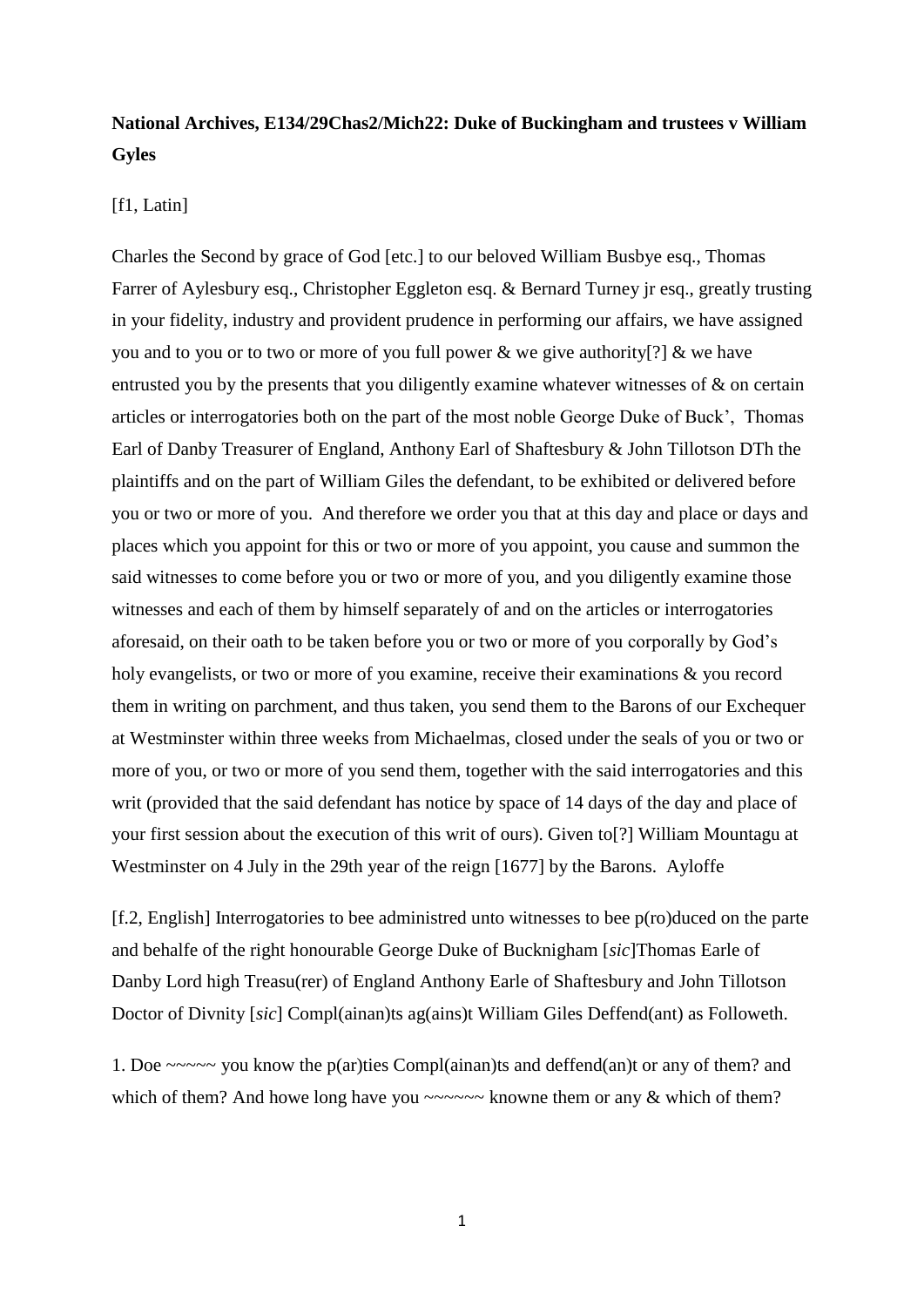2. Doe ~~~~~ you know the Towne of Winslow in the bill menconed? And the markett places and wast ground within the said Towne? And did you know one Mr. Fige that was Formerly Bailiffe to the Lord of the Mannor of Winslowe?

3. Doe you knowe the def(endan)ts now dwelling house and other mens houses adioyneing thereunto? how long have you knowne them or any  $\&$  which of them? are the same? and how many and which of them? scituated neare the markett place of Winslowe aforesaid? And did you \knowe/ the deffend(an)ts Father and grandfather and others Formere occupiers of the said houses? or any and which of them?

4. Doe you know beleive or heard That the Lord or Lords of the Mannor of Winslowe or his or their Bailiff for the time being have usually or of right ought to sett and place or lett the setting or placeing stalls shedds or hovlles on the said markett place and wasts of Winslowe aforesaid? and to Receive to his or their owne use the p(ro)fitts and beniffitts thereof? excepting onlie the setting and placeing of one stall shedd or booth for the p(ro)per use of each Inhabitant of Winslowe aforesaid? \did the Lords Bailiff appoint the place where such stalls for Inhabitants should stand?/ whoe paid to the Lord or his Bailiff Fourpence p(er) An(num)?

5. Doe you know beleive or have heard that the deffend(an)ts father and GrandFather or any other occupiers of the house wherein the deffend(an)t now dwells or any other occupiers of the houses neare adioyneing thereunto Antliently? and for what time? used to sett or place any other or more stall shedd or booth upon the markett place of Winslowe aforesaid? before his or their dwelling houses then one for the p(ar)ticular use of each such occupier and what did [*erasure*] such occupier usually pay to the Lord or his bailiff for the same? And have not the Lord or lords or his or their bailiff and Tenants usually and as often as the<y> pleased Antientlie without disturbance sett and placed or Caused to bee sett and placed stalles shedds and boothes as well against the said respective occupiers houses as other places within the said markett place and had the beneffitt thereof (other then the said stall shedd or booth for each occupiers owne p(ar)ticular use) declare what you know beleive or have heard with your Reasons.

6. Doe you know believe or have heard that all other Inhabitants within the said Mannor of Winslowe had lib(er)tie of setting or placeing one stall shedd or booth for his, her, or their owne p(ar)ticular use upon the said markett place payeing to the Lord yearlie Fourpence as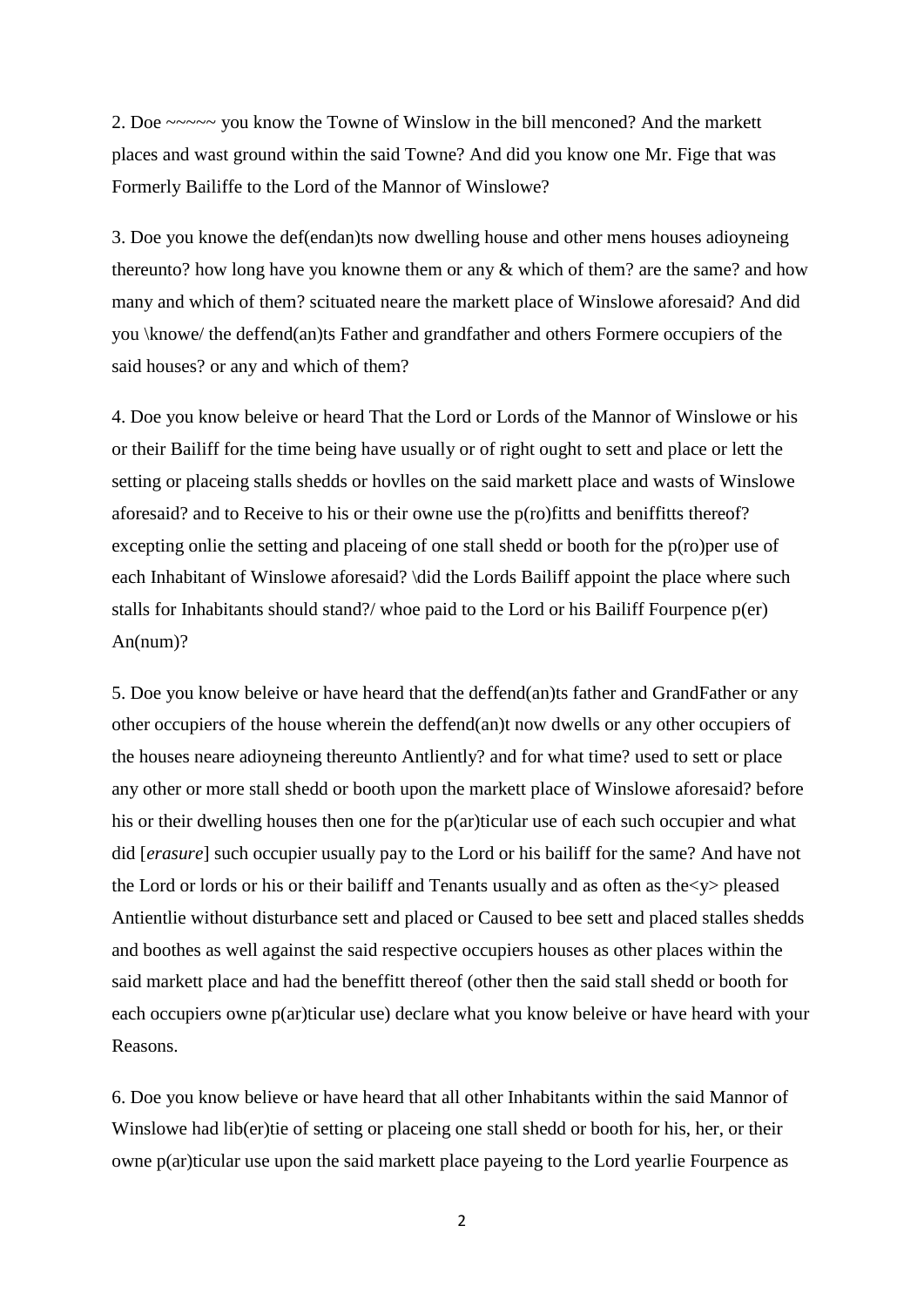well such p(er)sons whose houses are scituate against the said markett place have not such p(er)sons within the said Mannor as had occasions to use more then one stalle apeice used to take of or aske Leave of the Lord or his Bailiff to sett such stalles as they had occasion to place beside one For their owne perticuler use? And if any  $p(er)$ son was  $p(er)$ mitted to sett stalls there was it not for that in these dayes the stallage was of soe little value that it was not worth [*space-filler*] the bailiffs Trouble therein declare what you beleive or have heard with your Reasons

7. Doe you know beleive or have heard that Antiently and about what time the Inhabitants scituate neare the said markett place would have enlarged their shedds or penthouses for their private uses? were they not therein p(re)vented by the Lord or his Bailiff and Compelled to hang their shedds upon hookes or thinges that were to shade theire shopps and not to enlarge them to the straigthening the said Markett place? declare what you know beleive or have heard with your Reasons?

8. Doe you know believe or heard that the Lord or bailiff of the said Mannor have usually and for what time sett or placed or had the Beniffitt and what beneffitt of sheep penns and all manner of Cattell brought to Faires or marketts there

9. Doe you know beleive or have heard what rights \privileges/ and p(ro)ffitts of Faires and Marketts spent within the said Mannor of Winslowe have usually and For what time bin enioyed and belonged to the Lord or his baliff [*sic*] and For what time or times did hee or they Receiv [*sic*] disturbance therein? and for what reasons? declare what you know believe or have heard touching the same with your Reasons?

10. Doe you know beleive or have heard? That the deffend(an)t or his wife or any other person or p(er)sons from him or her have used any meanes? by threates or otherwise? and in what manner to take of the Compl(ainan)ts witnesses from \[*illegible*] of the/ declareing the truth in the p(re)misses declare what you know beleive or have heard with your reasons?

11. Doe you know believe or have heard? Of any Custome booke or other record wherein the rights and p(ri)viledges of the Lord of the Mannor of Winslowe and the Tenants thereof are incerted? when was the same soe made and entred and by whome and upon what accompt and by whome hath the same bin kept and what perticuler p(ri)viledge is therein menconed to belong to the occupiers of houses scituated against the Markett [Place] more then for other Inhabitants within the said Mannor, declare what you knowe or where[?] with your Reasons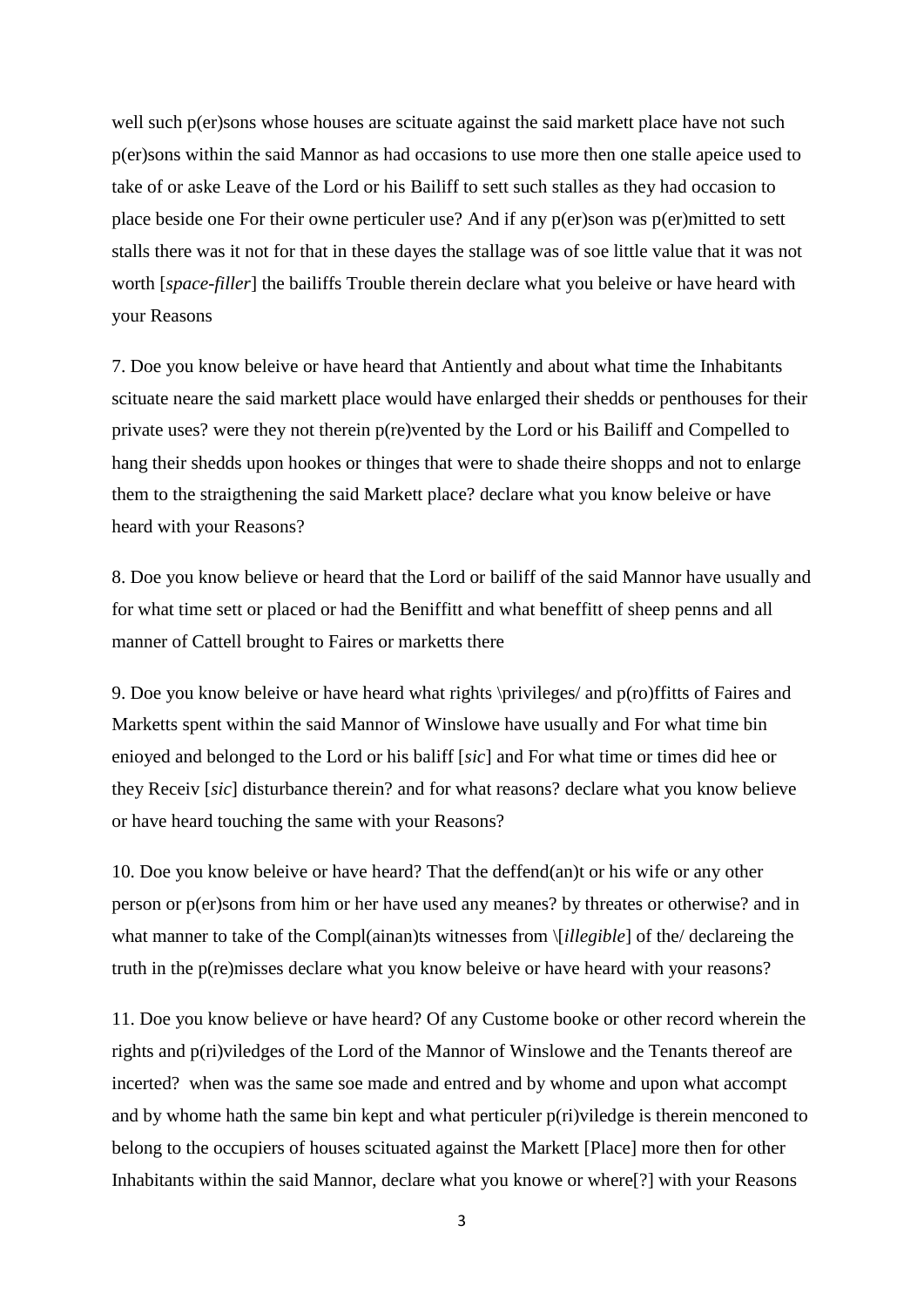12. Doe you know beleive or have heard that the defend(an)t himselfe for several yeares after hee came to the house hee now occupies and until what time forbore[?] setting stalls on the said Markett Place; would he not have a[sked of] the new Lord (as they were then called) of the said mannor; dureing the Duke of Bucks sequestracion  $\&$  to him [t]aken of them the setting and placing of stalls upon the said Markett place when on[?] [what r?]easons why hee did not? was hee not p(re)vailed with by the Lords bailiffs or some others and [by whome?] to sett and place stalls there in the Dukes right? and did hee not keep the same wast[?] th[…….] did not other p(er)sons then and at other times and when use to take the setting stalls or placing goods to bee sold upon the said Markett place of the Lord or his Bailiff declare what you believe or have heard with your reasons

13. [*another hand*] Do you know believe or have heard what stalls sheeds or booths the defen(dan)t did sett or place or cause to bee sett or placed upon the said Markett place or other wast grounds of Winslow aforesaid betweene the twentieth sixth day of March in the twentieth yeare of his Maj(es)ties Reigne that now is [1668] and the Four and twentieth day of March in the foure and twentieth yeare of his Maj(es)ties Raigne that now is [1672] and how much money the p(ro)fitts and benifitts of the said stalls sheds[?] & booths[?] doo amount unto, and what damages Compl(ainan)ts susteined by reason of the defend(ant)s setting or placing or causeing to bee sett or placed stalls shedds or boothes as Aforesaid and what damages the Compl(ainan)t sustained [by] defend(an)ts instigateing or promoteing other persons for the setting stalls shedds or boothes upon the said Market place or wasts[?] as Aforesaid declare what you know beleive or have heard with yo(ur) reasons

14. What relac(i)on are you to the defend(an)t and where have you lived the most part of yo(ur) time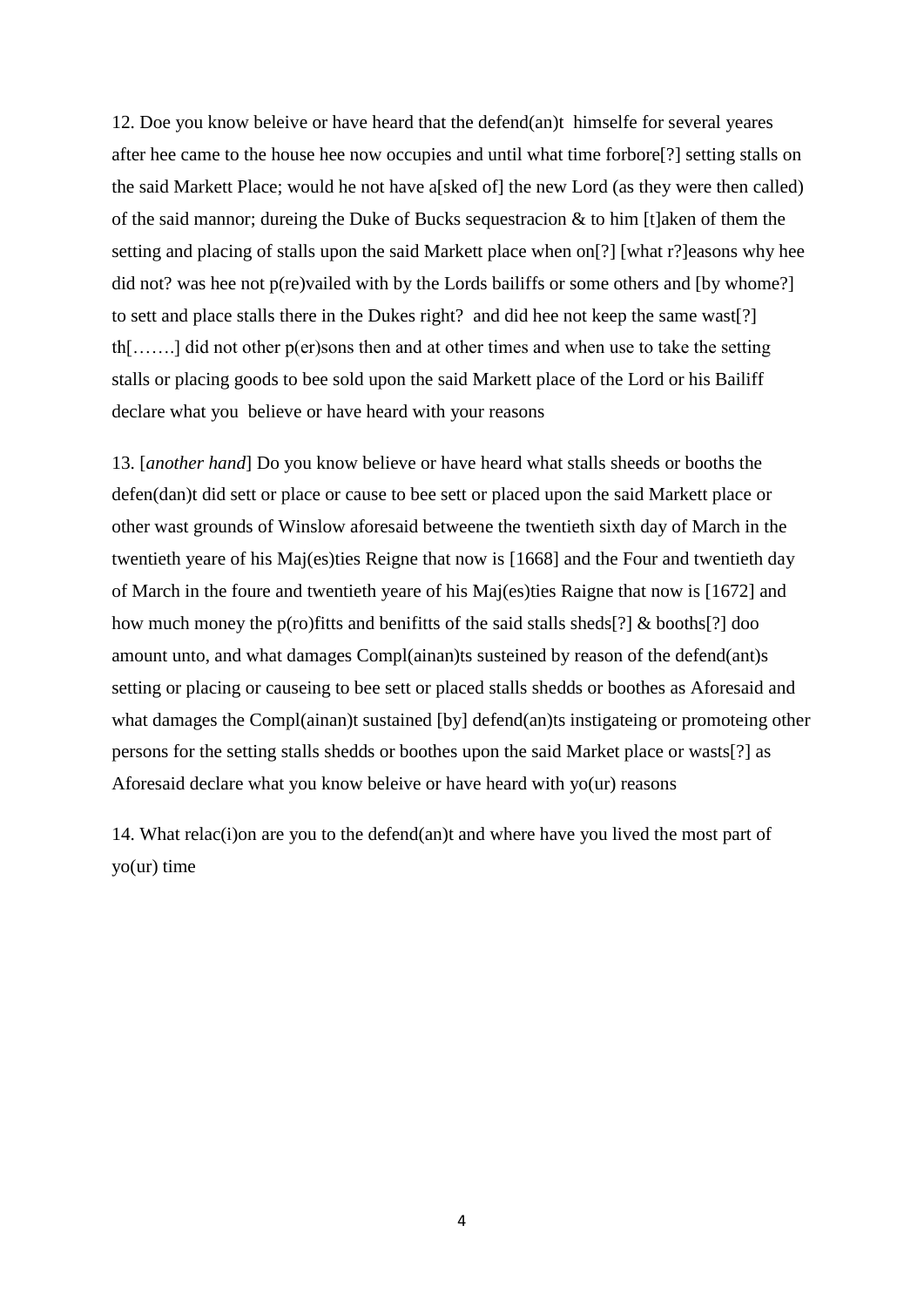[f.3] Deposic(i)ons of Wittnesses taken at Winslow in the county of Bucks the Twelefth day of October in the Nine and Twentieth yeare of the raigne of our Soveraigne Lord Charles the second by the grace of God of England, Scotland, France and Ireland King defender of the faith &c. Annoq(ue) d(o)m(ini) 1677 Before Thomas Farrer William Busby Christopher Egleton  $\&$  Bernard Turney jun(ior)/ by vertue of his Ma(jes)ties Com(m) ission issued out of his Ma(jes)ties Court of Exchequer in a cause there depending Between The Right Honorable George Duke of Buckingham Thomas Earle of Danby Lord high Treasurer of England Anthony Earle of Shaftesbury and John Tilletson Doctor of divinity Complainants against William Giles Defendant as followeth

**Andrew Stutsbury** of Winslow in the county of Bucks Showemaker aged Fifty Eight yeares or thereabouts, sworne and Examined sayth as followeth

1) To the First Interrogatory This deponent sayth That hee doth not know the Complainants or either of them but hath knowne the defendant Giles about the space of Twenty yeares

2) To the second Interrogatory this deponent sayth that he knowes the Towne of Winslowe The Marckett places therein and sayth that hee did know Twoe Peter Figes Father and son that were Formerly Bayliffes to the Lord of the Mannor of Winslow aforesaid

3) To the Third Interrogatory this deponent sayth That he doth know the now dwelling house of the defendant and other mens houses adioyning thereunto and hath knowne the same for the space of Forty yeares and upward and sayth that the same are scituate and neare adioyning to the Marckett place of Winslow aforesaid And this deponent \sayth/ that before the defendant did occupie the said house one Samuell Rawlins did occupy the same and at another time one Abell Seare did occupy the same and at another time one Thomas Pitkin did occupie the same and at another time one John Finsh did occupie the same

4) To the Fourth Interrogatory this deponent sayth that the Bayliffe of the Lord or Lords of the Mannor of Winslow aforesaid for the time being have usually sett and plast or Lett the setting and placeing of stalls shedds or boothes on the Marckett place of Winslow aforesaid and doth believe that they have right so to doe, And sayth That the said Bayliffes have receaved to their owne use the profitts and benefitts of those stalls shedds or boothes as they have sett up as aforesaid excepting onely the setting or placeing of one stall shedd or boothe for the proper use of every Tradsman (except a Baker \only/) who pays to the Lord of the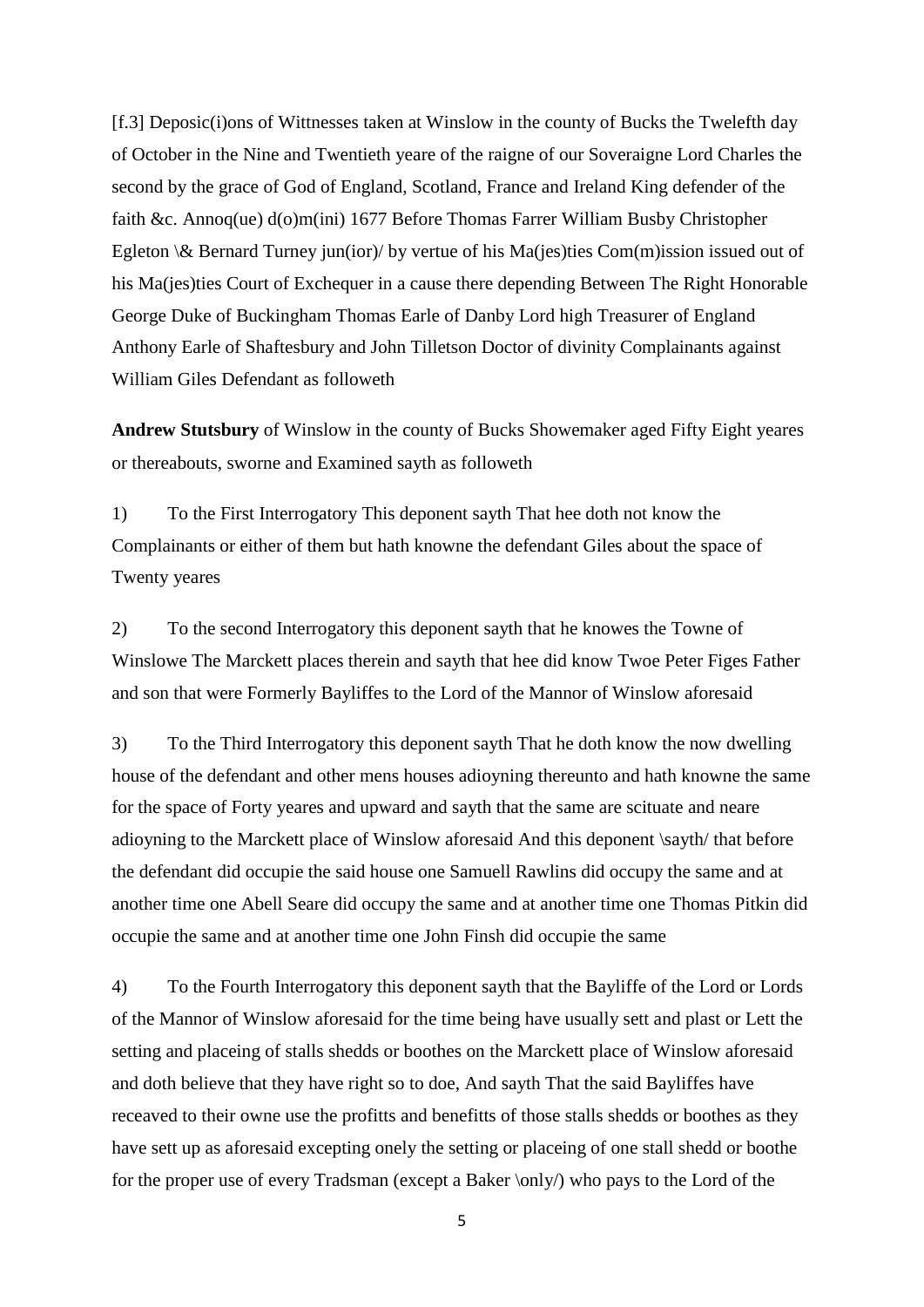Mannor or his Bayliffe Foure pence a yeare for the same And this deponent sayth that he hath heard his father say that the Lords Bayliffe did give Leave to the showemakers to make choice of their places for the setting of their stalls And conceave that the Lords Bayliffe had power to place and displace that stalls of all other persons and the reason for his beliefe is for that if there were not some to regulate the Marckett, the Marckett would come to Confusion but this deponent sayth that hee did never know any Townesmans stall displaced

5) To the Fifth Interrogatory This deponent sayth that the Severall occupiers of the defendants said house for above Forty yeares since and upwards never used as this deponent remembers to sett any more stalls shedds or boothes upon the Marckett place aforesaid before theire said houses then one for their perticular use But the deponent hath knowne one widdow Day occupier of part of the house adioyning to the defendants house hath sett up severall stalls before the house of the defendant and in other places besides in the Boutchers Row but whether she had Licence of the Bayliffe soe to doe the deponent knoweth not

6) To the sixth Interrogatory This deponent sayth That if any person hath sett any more stalls then one he doth believe it was without the Leave of the Bayliffe out of negligence of the Bayliffe

9) To the nineth Interrogatory This deponent sayth that besides the setting of stalles shedds or boothes as aforesaid The Lords of the Mannor of Winsllow [*sic*] aforesaid or their Bayliffe have Inioyed the Tole of Corne and Cattle for above Forty yeares And did not know ever the Lord or Lords of the Mannor or their Bayliffes disturbed in takeing a p(ro)fitt[?] And more sayth not

**Ralph Porter** of Winslow in the county of Bucks yeoman aged seaventy \veares/ or thereabouts sworne and examined sayth as followeth

1) To the First Interrogatory This deponent sayth that hee \hath/ knowen the Duke of Buckingham one of the Complaynants \about Thirty yeares/ and William Giles the defendant about six and Twenty yeares and doth \not/ know the other Complainants

2) To the Second Interrogatory this deponent sayth That he doth know the Towne of Winslow and the Markett places & the wast ground within the sayd Towne and did know Peter Figg the elder & Peter Figg the younger and that they were Bayliffes to the Lords of the Mannor of Winslow aforesaid.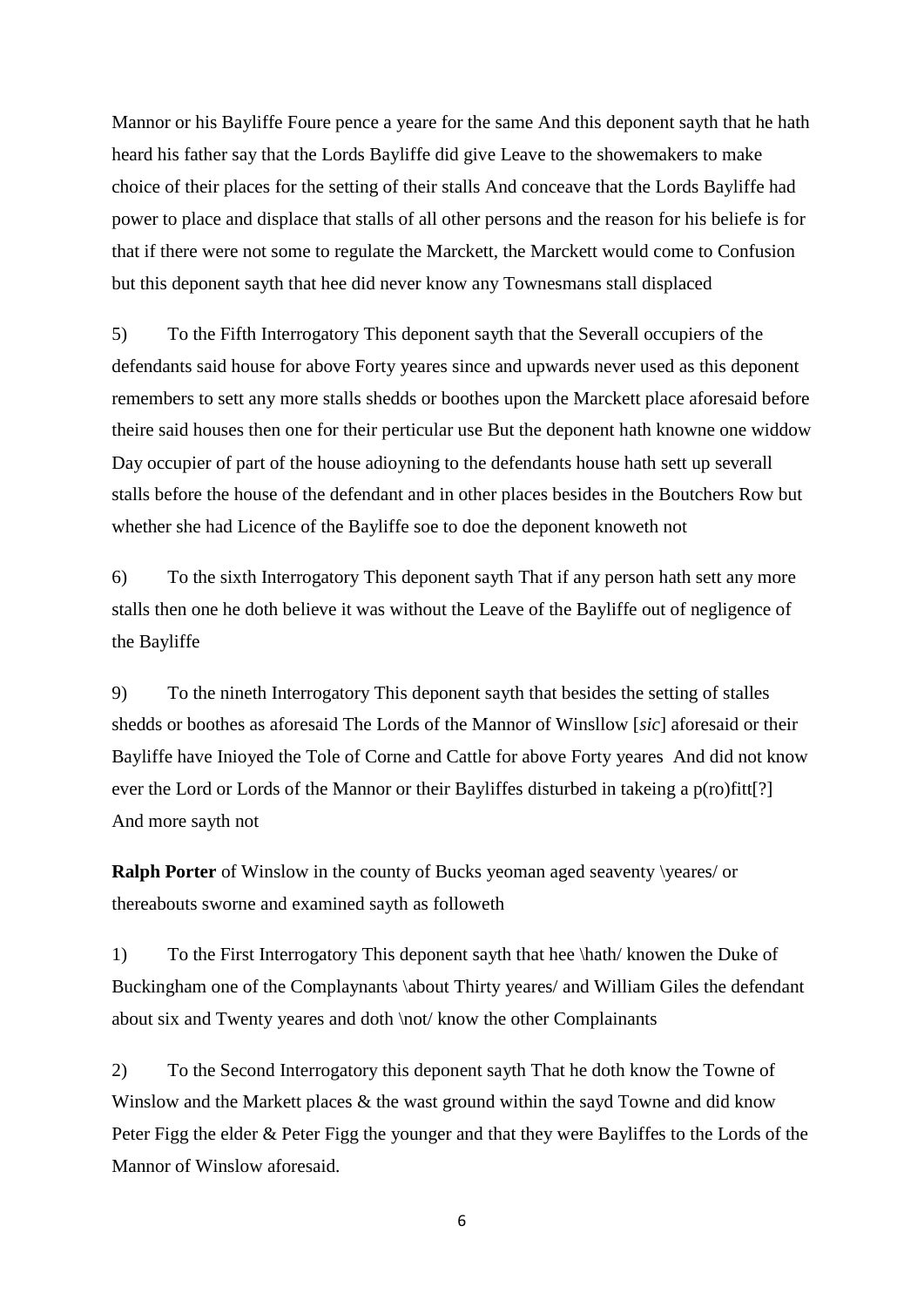3) To the Third Interrogatory This deponent sayth that he \hath/ knowen the dwelling house of the said defendant and other mens houses adioyning to the same above Forty yeares and upwards and that the same houses are scituate and adioyneing to the Marckett of Winslowe aforesaid and this deponent further sayth that he did know the defendants father And did know Samuell Rawlins Thomas Pitkins Abell Seare John Finsh who were severall occupiers of the defendants house at severall times

5) To Fifth Interrogatory This deponent sayth that neither the defendants father nor any of the severall occupiers \of the said house/ to his knowledge did ever at any time whilest it was in their severall occupac(i)ons sett or place any more or other stall or boothe before his or their dwelling houses then one And this deponent further sayth That the severall Bayliffes of the said Mannor did as often as they pleased sett and place stalls shedds or boothes And this deponent doth not know but believes that the Lord of the Mannor or his Bayliffe did receave the rents and profitts of the same

6) To the Sixth Interrogatory this deponent sayth that all the Inhabitants within the said Mannor of Winslowe as well  $\{as\}$  the Inhabitants of/the houses scituate against the Marckett place as others that are Tradesmen had Liberty of setting one stall shedd or boothe for his her or their owne proper use upon the said Marckett place paying to the Lords of the said Mannor the yearely rent of Foure pence per Ann(um) And further this deponent sayth not.

[*signed*] Tho(mas) Farrer W(illia)m Busby Ch(ristopher) Egleton Bern(ard) Turney Jun(ior)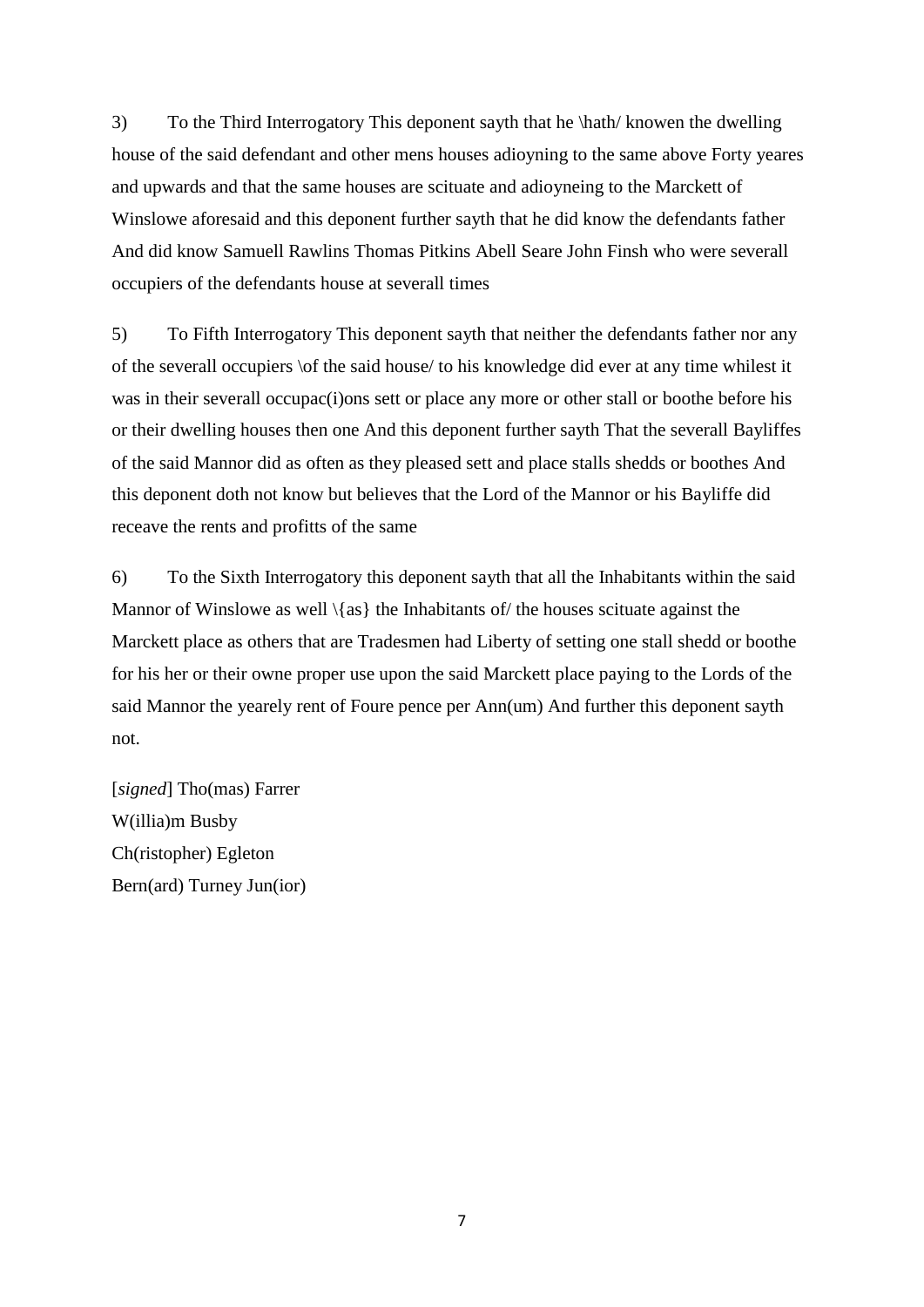[f.4] **Mary Rawlins** of Winslowe in the county of Bucks widdow formerly sworne and examined on the part and behalfe of the defendant and now sworne and examin(e)d on the part of the Complainants deposeth as followeth:

To the Foureteenth Interrogatory This deponent sayth that shee is Aunt to the defendant whose father was owne brother to this deponent:

**Robert Wells** of Winslow in the county of Bucks Showemaker aged Eighty yeares and upwards sworne and examined sayth as followeth:

1) To the First Interrogatory this deponent sayth that he doth not know the Complaniants but he \hath/ knowen the defendant Giles for the space of Twenty yeares and upwards:

2) To the second Interrogatory this deponent sayth that he doth know the Towne of Winslow and hath knowne the same above sixty yeares and the Marckett places and did know both Mr Fedyges Father and sonne Bayliffes of the Lord of the Mannor of Winslow aforesaid

3) To the third Interrogatory This deponent sayth that he doth know the now dwelling house of the said defendant and other mens houses adioyning to the same and hath knowne the same for the space of Forty yeares & upwards And sayth that he did know the defendants father and Grandfather and Samuell Rawlins Thomas Pitkins Abell Sare John Finsh who were severally former occupiers of the said defendants house at severall times

4) To the Foureth Interrogatory this dependent sayth that the Bayliffes of the Lord or {or} Lords of the Mannor of Winslow aforesaid for the time being have usually sett and placed or Lett the setting or placeing of stalls shedds or boothes on the Marckett place of Winslow aforesaid But doth not certainely know but hath heard and believes that they have receaved the rents and profitts of those stalls shedds or booths except only the setting or placeing of one stall shedd or boothe for the proper use of each Inhabitant of Winslow aforesaid being a Tradsman who paid to the Lord or his Bayliffe Foure pence a yeare for the same. And also sayth that the Lords Bayliffe did formerly sett out the place for each Inhabitants stall shedd \or/ booth to stand in.

5) To  $\vee$  fifth Interrogatory this deponent sayth that hee doth not know that  $\leq$ occupier of the defendants said house have sett any stall shedd or boothe more then one upon the Marckett place aforesaid before the said house unlesse it was upon Faire daies and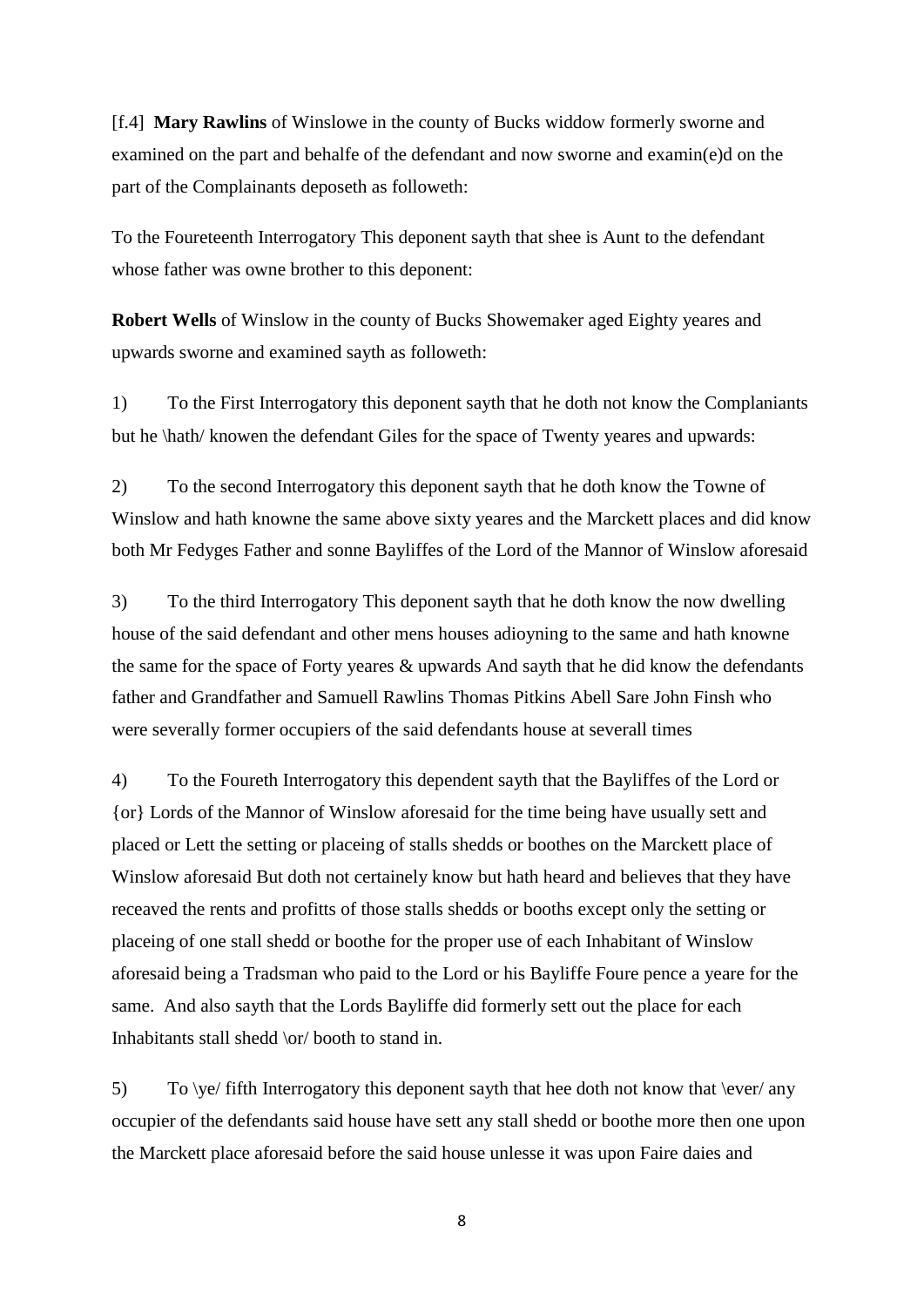whether on the Faire dayes thay had liberty to sett the same of the Lord of the Mannor or his bayliffe, this deponent knoweth not and further sayth not:

**Gorge** [*sic*] **Shaw** of Winslow in the county of Bucks yeoman aged Ninety Two yeares or thereabouts being sworne and examined sayth as followeth:

1) To the First Interrogatory this deponent sayth that he doth not know the Complainants or either of them but hath knowne the defendant Giles for the space of Six and Twenty yeares

2) To the second Interrogatory this deponent sayth that he \hath/ knowen the Towne of Winslow Sixty six yeare and the Marckett places and wast ground in the said Towne And this deponent further sayth that he did know Mr Fidyge in the Interrogatory menc(ion)ed And that he was Bayliffe to the Lord of the Mannor of Winslow aforesaid and that he this deponent was servant to the said Mr Fidyge for the space of Thirty yeares:

3) To the Third Interrogatory this deponent sayth That he doth know the now dwelling house of the defendant Giles and hath knowne the same for the space of Sixty Three years and other mens houses scituate and adioyning to the Marckett place of Winslow aforesaid And this deponent further sayth that he did know the Father and Grandfather of the said defendant and one Samuell Rawlins Abell Seare Thomas Pitkin and John Finsh who were severall occupiers of the defendants house at severall times:

4) To the Foureth \Fifth and Sixth/ Interrogatorys This deponent sayth That the Bayliffe of the Lord or Lords of the Mannor of Winslow aforesaid for the time being have usually sett and placed or Lett the setting or placeing of stalls shedds or bothes on the Marckett place Winslow aforesaid and sayth that the said Bayliffes have receaved to their owne proper use the rent and profitts thereof And that he this deponent himselfe by the order of Mr Fidyge his Master hath receaved the rent and profitts of the same And this deponent further sayth that he rented the profitts of the said Marckett for the space of six yeares at the rent of Thirty pounds per An(n)um and this deponent Likewise sayes That neither Mr Fidyge nor this deponent his servant were at any time during the life \of/ the defendants father or Grandfather disturbed from the setting up of stalls before the defendants house And that neither the Grandfather or father of this defendant nor any [*deletion*] occupier of the said house did ever sett up or place above one shedd or boothe before the said defendants [house ------------- ] as other Inhabitants of the said Marckett had except one for which they paid to the Lord of the Mannor or his Bayliffe foure pence a yeare And this deponent further sayth the Lords Bayliffe did sett out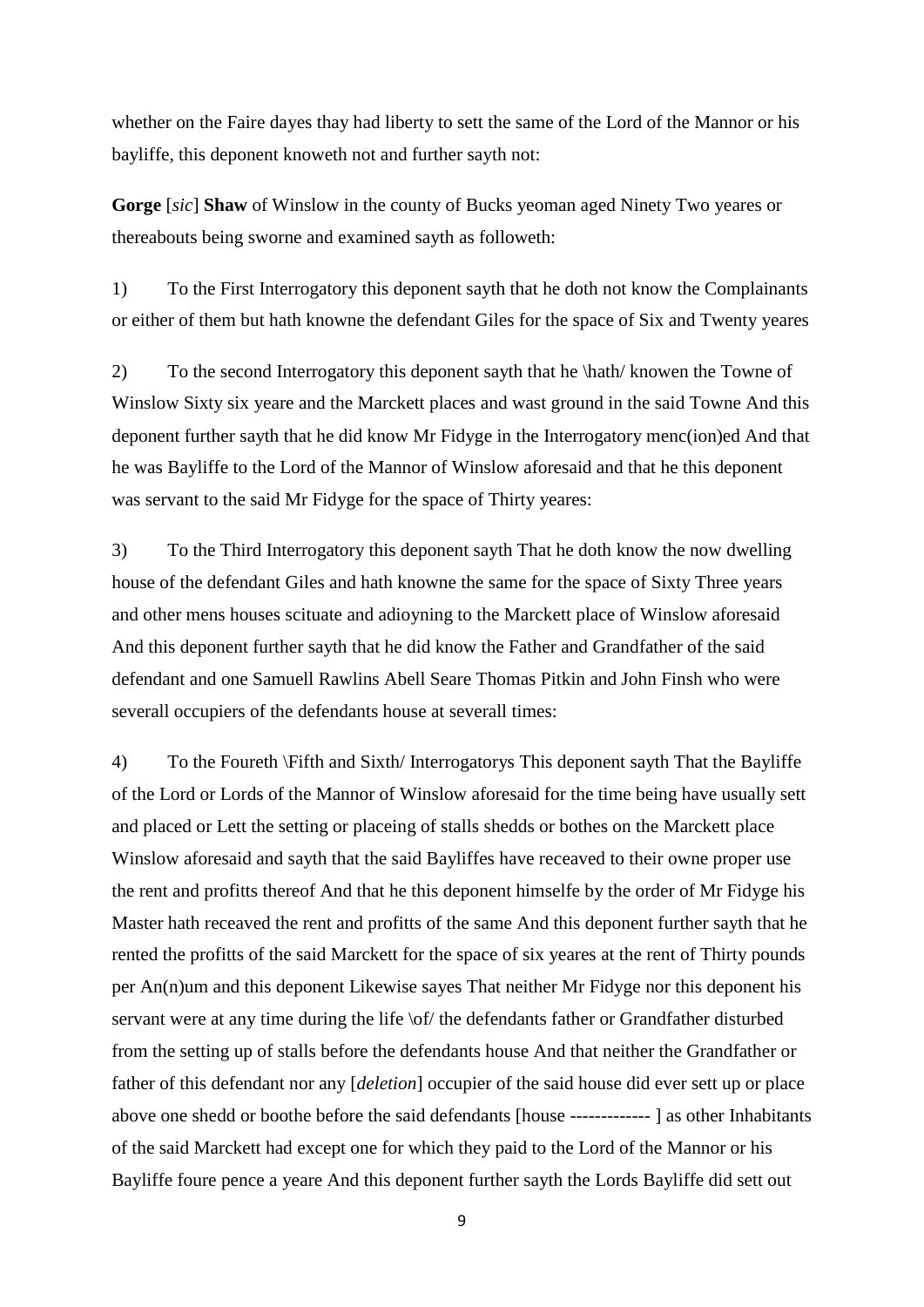the place for all the Inhabitants that were Tradsmen where their stalls shedds or booths \should stand/ And this deponent further sayth that fifty [*altered from* Sixty] Foure yeares agoe or thereabouts this deponent did for some time sett and place stalls before this defendants house and that one widdow Day did Likewise sett up stalls before the defendants house both which were by the Leave and Licence of the said Bayliffes And this deponent did soe continue the same for the space of six and twenty yeares without any disturbance or interupt(i)on of the defendants father or Grandfather or any other of the severall occupiers of the said defendants house this deponent himselfe sometimes setting up of Foure stalls shedds or boothes and sometimes more and sometimes Lesse before the defendants said house as they had occasion And this deponent further sayth as well the Inhabitants that have houses adioyning to and about the \said/ Marckett place as other Inhabitants within the said Towne have their places for their setting out their stalls sett out by the Baylfife of the said Mannor and not other wise:

10) To the Tenth Interrogatory this deponent sayth that about six yeares since he being sent for by the then Steward of the Court Leet and Court Barron of the Mannor of Winslow aforesaid To declare his knowledge Concerneing the Stallage of the Marckett of Winslow aforesaid this deponent did meet with the defendant William Giles and he the said William said to this deponent George you are now goeing up to the Steward George if you will not speake what you doe know I will be a friend to you as Long as you Live And further this deponent sayth not.

| [signed] W(illia)m Busby | Tho(mas) Farrer           |
|--------------------------|---------------------------|
| Ch(ristopher) Egleton    | Bern(ard) Turney Jun(ior) |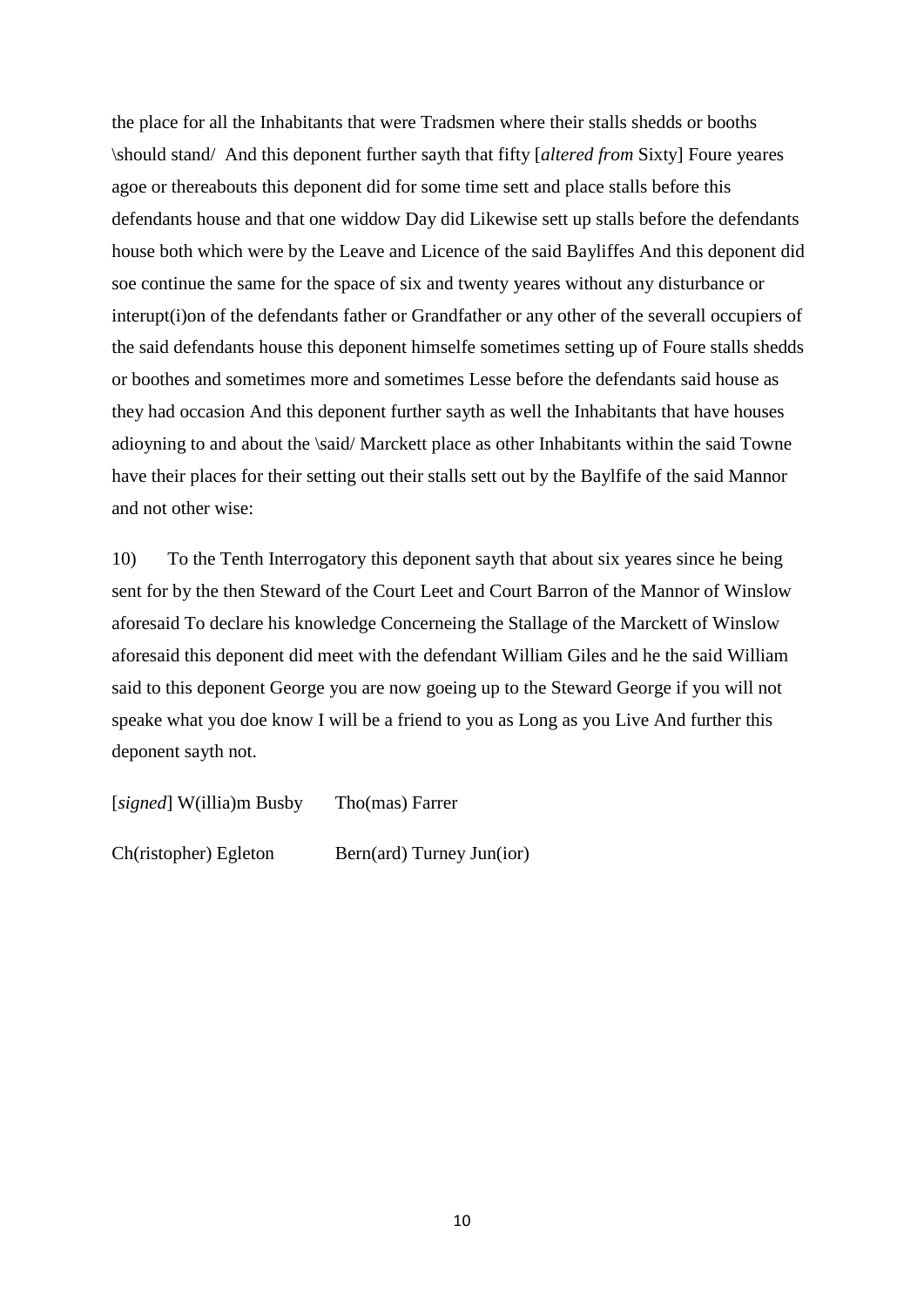[f.5] **Catherin Shaw** of Winslow in the county of Bucks spinster aged Forty and six yeares or thereabouts sworne and examined sayth as followeth:

To the Tenth Interrogatory This deponent sayth that the defendant Giles wife did send for this deponents father George Shaw of Winslow aforesaid yeoman to the house of one Mr Dix Minister of Winslow aforesaid about six yeares agoe to the best of this deponents rememberance And did \then/ say unto the said Shaw you are sent for to declare your knowledge concerning the stalladge in Winslow aforesaid And the said George Shaw did then make Answer \That he would declare the trueth the whole trueth by the help of god/ And shee the [*space-fillers*] wife of the defendant did say though you doe know the defendant had noe right to the stalladge aforesaid yett you may not declare it And afterwards the defendant himselfe as this deponents father was goeing to a Court Leet holden for the said Mannor did say unto this deponents Father that if hee would not declare what he knew concerneing the same stalladge hee would be a friend to him as long as he should live, and further sayth not

**Thomas Prentice** of Winslow in the county of Bucks Labourer aged sixty yeares of thereabouts sworne and examined sayth as followeth:

3) To the Third Interrogatory this deponent sayth that he knowes the defendants dwelling house and other houses adioyning to the same. And hath knowne the same for the space of Forty Foure yeares or thereabouts And that the same houses are scitutate and adioyning to the Marckett place of Winslow aforesaid And this deponent further sayth that he did know the defendants father and Samuell Rawlins Thomas Pitkins Abell Seare & John Finsh who were severall occupiers of the defendants said house at severall times

4) To the Fourth Interrogatory this deponent sayth that the Bayliffe of the Lord or Lords of the Mannor of Winslow aforesaid for the time being have usually sett and placed or Lett the setting or placeing of stalls shedds or boothes on the Marckett place of Winslow aforesaid And hath used to receave to his owne use the rents and profitts thereof excepting only the setting or placeing of one stall shedd or boothe for the use of each Inhabitant of Winslow aforesaid being a Tradsman paying to the Lord of the Mannor of Winslow aforesaid or his Bayliffe Foure pence a yeare for the same And Further that the Lords Bayliffe did appoint the place where such stalls for the Inhabitants should stand

5) To the Fifth interrogatory this deponent sayth that he never knew any occupier of the said defendants house except the defendant himselfe hath placed any more stalls shedds or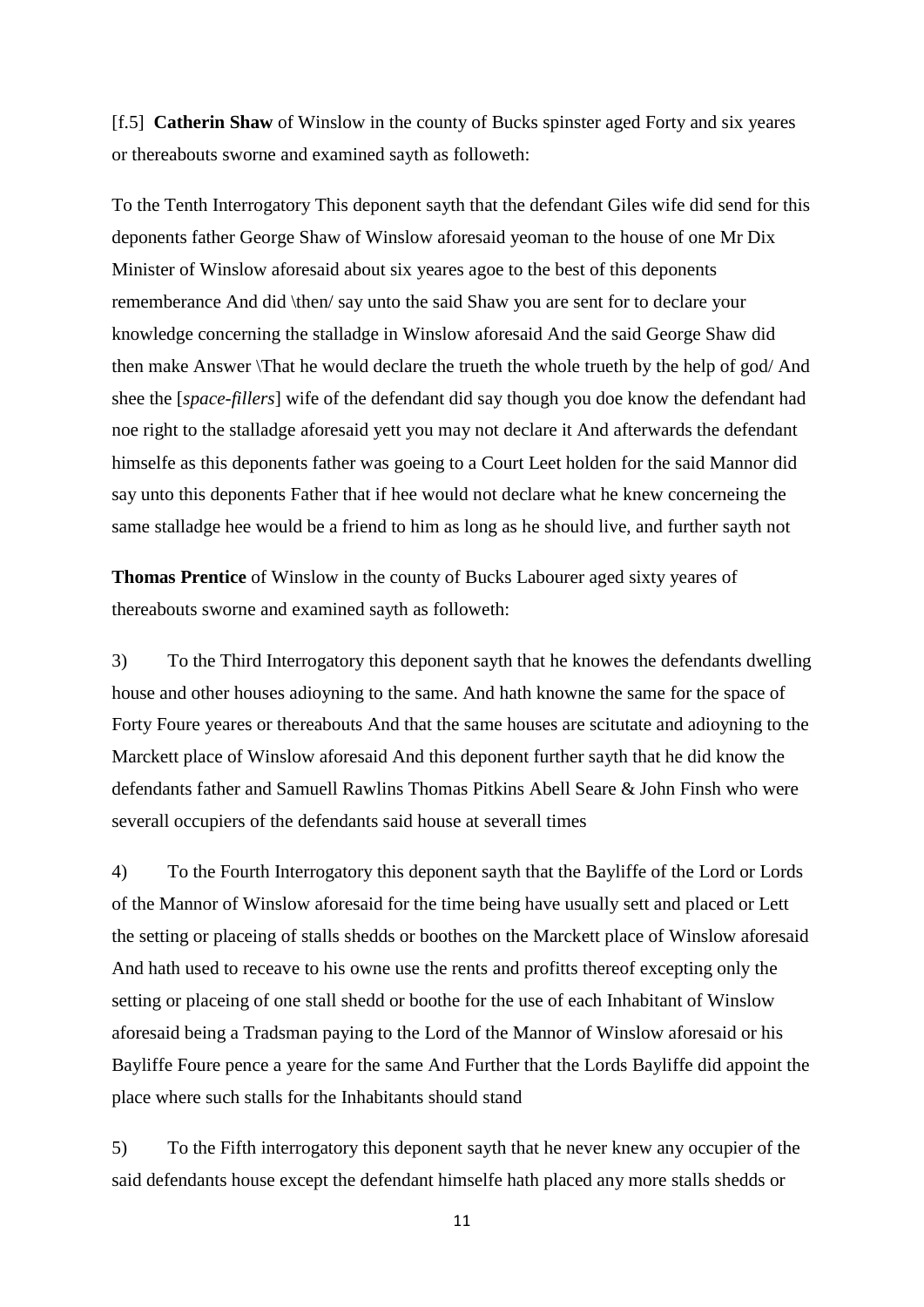boothes upon the Marckett place aforesaid other then one for their perticular use and every occupier hath paid Foure pence a yeare to the Lord of the Mannor or his Bayliffe for the same And this deponent further sayth that the Bayliffe of the said Mannor hath usually and as often as he pleased antiently without disturbance placed stalls aswell at and neare the said respective occupiers houses or other places within the said Marckett \and/ had the benefitt thereof

6) To the Sixth Interrogatory this deponent sayth that all other Inhabitants within the said Mannor as well as those that dwell about the said Marckett place have had Liberty of setting stalls for their owne use upon the said Marckett place paying to the bayliffe of the said Mannor Foure pence a yeare And that if any person did sett up any more then one stall shedd or boothe without the leave of the Lords Bayliffe Then the said Bayliffe would pluck downe the same And this deponent hath severall times seen the Bayliffe pluck downe the stalls shedds or boothes that were sett up without his Leave although the same have been sett up in the Marckett place but within six footes of each Inhabitants doore and further sayth not

**William Browne** of Winslow in the county of Bucks Weaver aged Seaventy and six yeares or thereabouts being sworne and examined deposeth and sayth as followeth:

(1 2 3 4) To the First Second Third and Foureth Interrogatorys this deponent sayth that he knowes the dwelling house of the said defendant and hath knowne the severall occupiers dwelling in the same and that he knowes the houses thereunto adioyning and neare to the Marckett place of Winslow aforesaid and hath knowne the same for the space of sixty yeares and upwards and saith that the Bayliffe of Winslow aforesaid hath usually had the setting of stalls shedds or boothes on the Marckett place there and believes he receaved to his owne use the profitts thereof and further to the rest of the Interrogatoryes he cannot depose

**Thomas Pease** of Winslow in the county of Bucks Gardiner aged Sixtie yeares or there abouts being sworne and examined deposeth as followeth:

To the Second Third and Fourth Interrogatory this deponent sayth that hee knows the dwelling house of the said defendant and hath knowne the severall occupiers dwelling in the same and the Marckett Place and wast ground in Winslow aforesaid and hath knowne the same for the space of fifty yeares or thereabouts And doth know the severall houses thereunto adioyning and neare the Marckett place of Winslow And sayth that he was Servant to \William/ [*sic*] Fidyge in the Interrogatory menc(i)oned And sayth that the Bayliffe of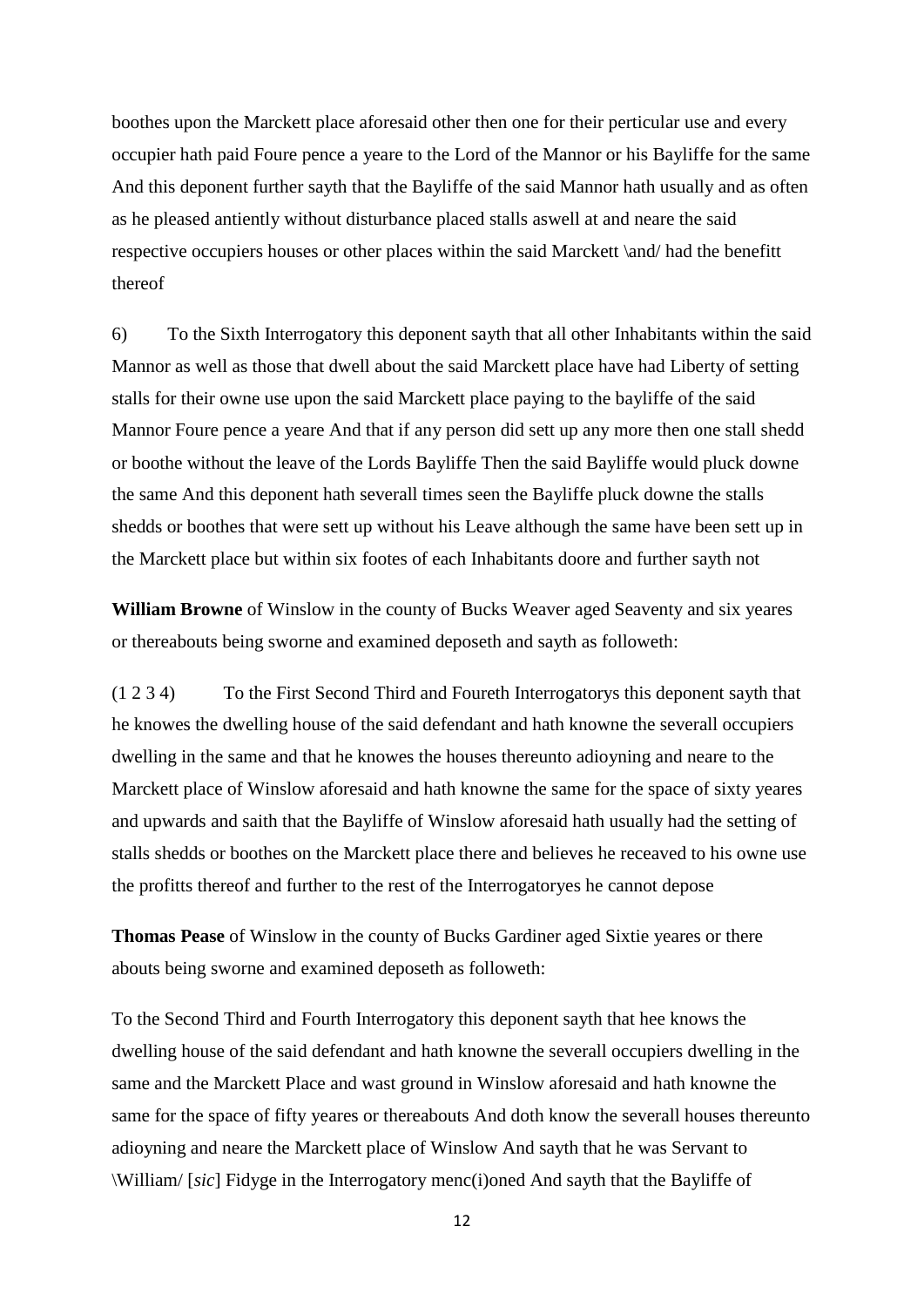Winslow aforesaid hath usually had the placeing of stalls shedds and boothes on the Marckett place there and believes he he receaved to his owne proper use the profitts thereof except only the setting of one stall shedd or boothe for their proper use he payes to the Lord of the Mannor or his Bayliffe Foure pence a yeare for the same And this deponent further sayth hee never knew that the s(aid) Bayliffe of the said Mannor was disturbed by any persons in the setting up of \any/ stalls \shedds or/ [*sic*] before the respective occupiers houses or other places within the said \Market place/ And further sayth that any Inhabitant within the said towne hath Liberty of setting one stall shedd or boothe within the Marckett place of Winslow aforesaid paying Foure pence per An(n)um for the same as well as those persons who had houses scituate against the \said/ Marckett place to the rest of the Interrogatoryes this deponent sayth not

**William Townesend** of Winslow in the county of Bucks yeoman aged Sixty and Five yeares or thereabouts sworne and examined deposeth as followeth

To the Second Third and Foureth Interrogatoryes This deponent sayth That hee knowes the towne of Winslow and the Marckett places and wast ground \thereof[?]/ and doth know the dwelling house of the said defendant and hath knowne the same for the space of Thirty Foure yeares or thereabouts And doth know the severall houses thereunto adioyning and neare the Marckett

[*signed*]

William Busby Tho(mas) Farrer

Christopher Egleton Bern(ard) Turney Jun(ior)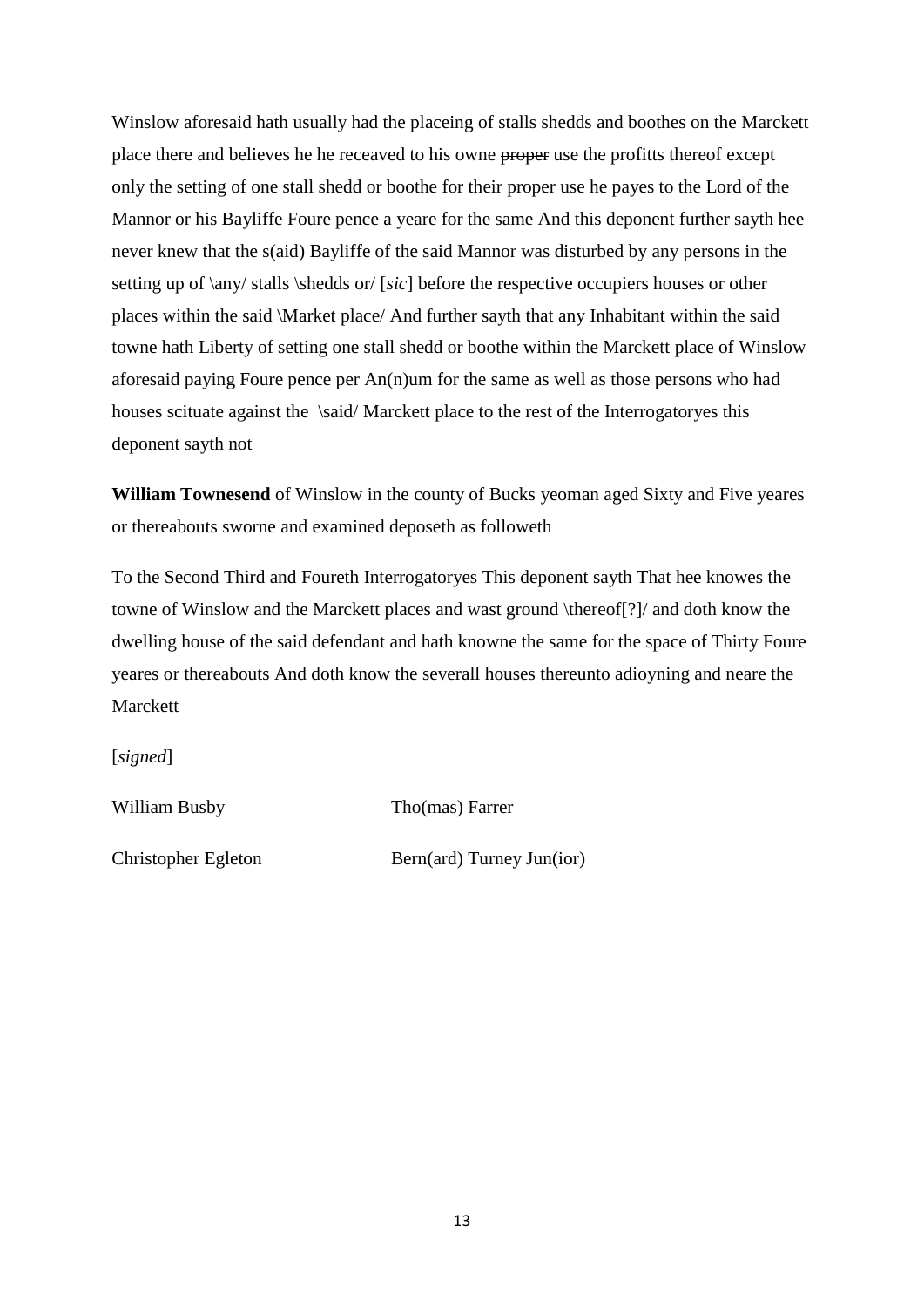[f.6] place of Winslow And sayth that he was Servant to Mr Fidyge the younger in the Interrogatory menc(i)oned and sayth that the Bayliffe of Winslow aforesaid hath usually sett the stalls upon the Markett place of Winslow aforesaid and hath received the profits thereof without any disturbance during the time hee lived in the said towne (except only \for/ the setting of one stall for the prop(er) use of each Inhabitant of Winslow aforesaid being Tradsman paid to the Lords Bayliffe Four pence a yeare for the same:

5 6) To the Fifth and sixth Interrogatoryes this deponent says that he doth not know that ever any occupier of any house adioyning to the Marckett Place did use to sett any more stalls upon the {the} Marckett Place before their respective houses then one without the Licence of the said Bayliffe

9) To the nineth Interrogatory this deponent sayth that the Bayliffes of Winslow aforesaid did receave the profits of all Faires and Marcketts kept within the said Mannor and that he this deponent hath rented the same for the space of six yeares at Thirty pounds per An(n)um and peaceably injoyed the same.

**Thomas Knight** of Winslow in the county of Buck Yeoman \showmaker/ aged Forty Five yeares or thereabouts sworne and examined deposeth as followeth

(2-3-4) To the Second Third and Foureth Interrogatoryes this Deponent sayth that he knoweth the Markett place of Winslow aforesaid and the dwelling house of the said defendant and hath knowne the same for Thirty Five yeares or thereabouts And doth knowe that the Bayliffe of the said Mannor did during all that time did sett the stalls or lett the setting of the stalls on the said Markett place and did receave the proffitt thereof except only the setting of one stall for the proper use of each Inhabitant being Tradsman who paid to the Lords Bayliffe Foure pence a yeare for the same And this deponent further sayth that Thomas Norcott Showemaker to whome this deponent was Apprentice did rent of Mr Fidyge the Bayliffe of the said Mannor the setting of about six Stalls on the ground near Just before the now dwelling house of the defendant Giles and did continue the renting of the same for the space of six yeares or thereabouts for which this deponents Master paid to the said Bayliffe the yearely rent of Three shillings or a pigg for the same as hee remembers And this deponent further sayth That as well the Inhabitants of the said Towne Living without as well as within the said Marckett place have Liberty to sett up one Stall and no more in the said Marckett place paying foure pence a yeare for the same And this deponent alsoe Sayth That one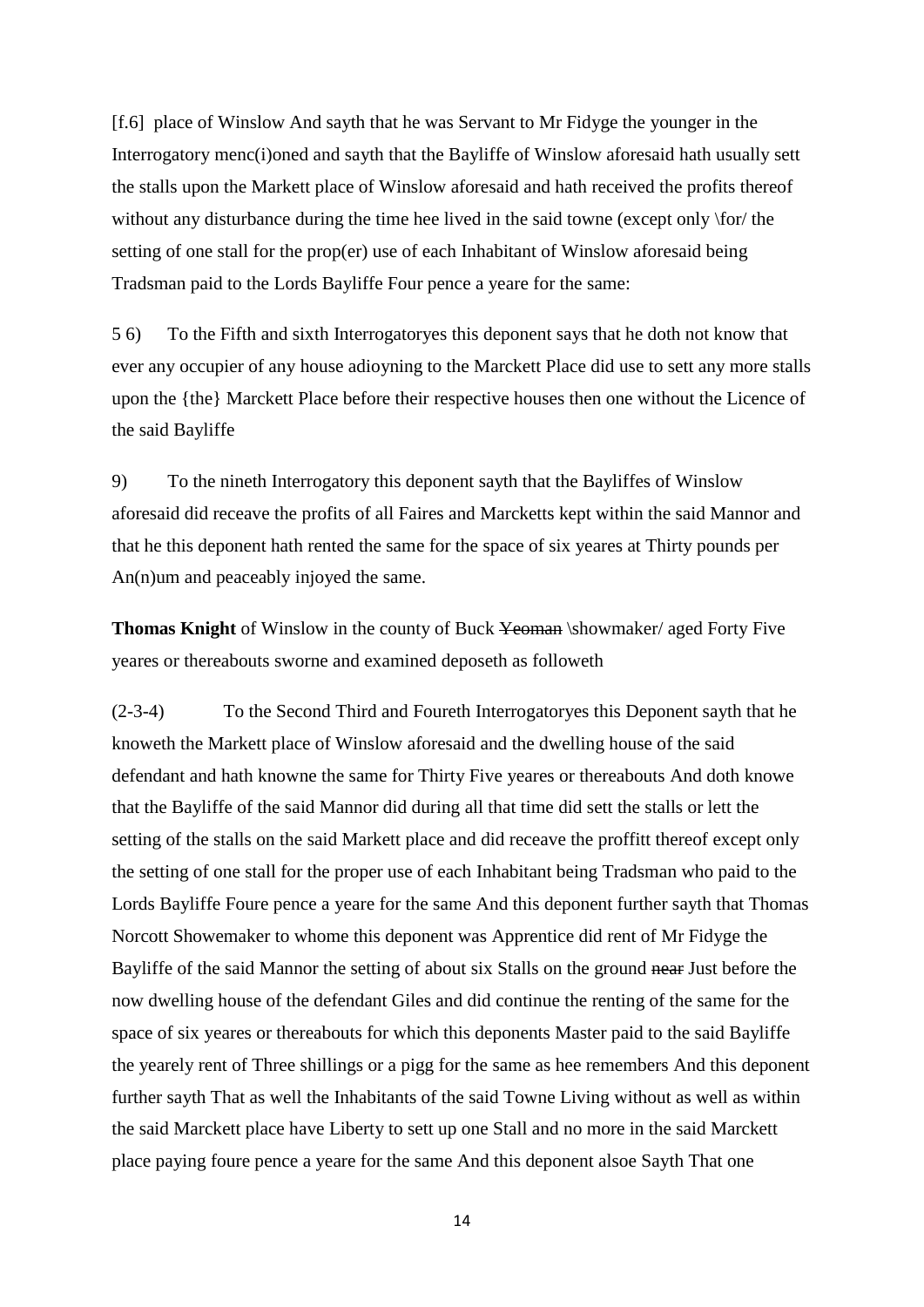widdow Day and Thomas Norcott Showemaker uncle to this deponent who were occupiers of the house next adioyning to the defendant Giles his now dwelling house did take and rented the wast ground of Mr Fidgye the Bayliffe which is Just against and neare to the defendant Giles his house and did sett up Stalls and Shedds upon the said ground over against the said defendants house and further sayth not

**Jane Gibbs** of Winslow in the county of Buck widdow aged Forty yeares or thereabouts sworne and examined deposeth as followeth

(2-3-4) To the Second Third and Foureth Interrogatoryes this Deponent sayth that shee was \borne/ in the towne of Winslow and hath knowne the Marckett place of Winslow aforesaid and the house thereunto adioyning ever since Shee can remember And sayth that heretofore one widdow Day who lived in the house next the defendants house dureing her life did Sett and place Stalls Just before the doore of the now dwelling house of the Said defendant Giles in Such manner as now the defendant doth sett the same And after her decease one Thomas Norcott Showemaker who lived in the same house of widdow Day during the time as hee dwelt there did alsoe sett up Stalls before the doore of the defendant Giles as the said widdow Day had done before and this Deponent hath heard severally say that the Bayliffe of the same Mannor did give Liberty to sett up the same & further sayth not

[*verso*] **Thomas Eddyn** of Winslow in the county of Buck Labourer aged Forty and Foure yeares or thereabouts being sworne and examined deposeth and Sayth as followeth

(13) To the Thirteenth Interrogatory this Deponent Sayth that the defendant Giles did between the Six & Twentieth day of March in the twentieth yeare of the now ma(jest)ties raigne  $\Lambda$ nd/ the 24<sup>th</sup> day of March in the Four and twentieth yeare of the said ma(jest)ties raigne that now is sett & placed upon the said Markett place and wasts ground against this said defts house sometimes twoe and sometime Foure and some times six and sometimes eight and sometimes eleaven stalls according as the number of butchers did come into the said markett to take the same & this depont doth veryly beleive that the Lords Bayliffe may bee damnified by the deft setting the same stalls dureing the said terme the sum(m)e of eight poundes

[signed] Tho: Farrer Wm Busby Ch: Egleton Bern: Turney Jun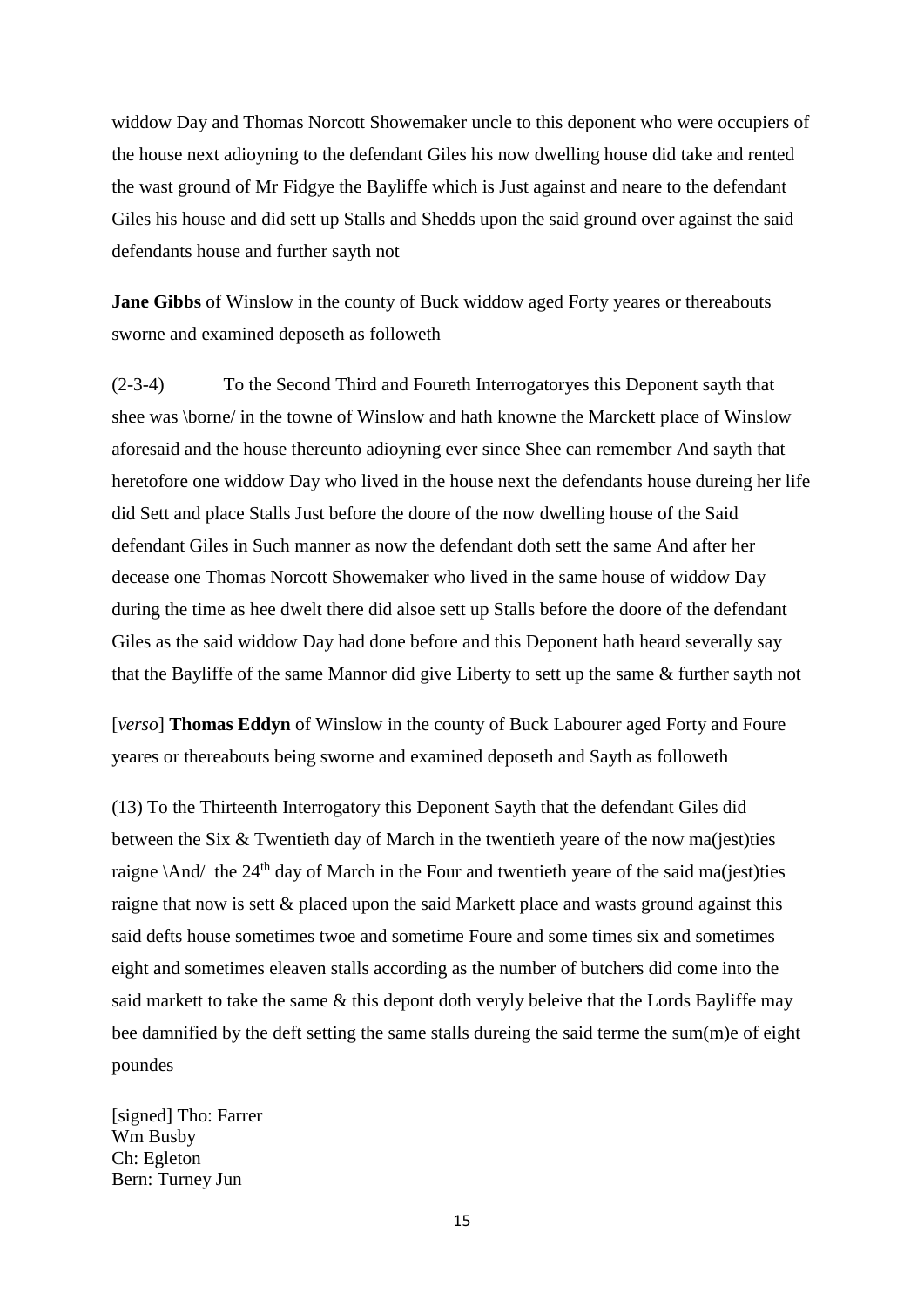[f.7] Interrogatoryes to be Administred to Wittnesses to be produced sworne & examined on the part and behalfe of William Giles Defend(an)t att the suite of George Duke of Buckingham & others compl(ainan)ts

1. Doe you knowe the parties compl(ainan)t & Defend(an)t & which of them and how longe have you knowne them  $[- -]$  & which of them Declare &c

2. Doe you knowe the Towne of Winslowe in the County of Buck in the compl(ainan)ts Bill menconed Doe you knowe beleive or have credibly heard that tyme out of minde there hath beene a markett kept within the sayd towne on Thursdayes in every weeke (except itt fall out to be a Faire day or a day by Lawe prohibited to hold Faires or marketts upon) thoroughout the yeare and is there kept a Faire yearely on the tenth day of August (unlesse itt be a Sunday or a day prohibited by Lawe) Declare your full knowledge and beleife with whatever may make for the benefitt of the Defend(an)t in this cause Declare  $\&c$ 

3. Doe you knowe the \customary or/ Coppyhold Messuage or Tenement wherein the Defend(an)t William Giles Defend(an)t now liveth in Winslowe aforsaid and how longe have you knowne the same is not the sayde Messuage or Tenement an auntient Messuage or Tenement & next or adioyneing to the Markett place there Declare your whole knowledge therein

4. Doe you knowe beleive or have credibly heard that the owners or possessors of the sayd Messuage or Tenement wherein the Def(endan)t William Giles now and for many yeares last past hath dwelt for such tyme as they or any & which of them have lived within the sayd Messuage had right used att theire will & pleasure to sett & place twoe rowes of Stalls in the sayd Markett place with eight  $\&$  twenty feete \or thereabouts/ extending southward from  $\theta$  / front of the sayd Messuage & soe far in length from east to west as the front of his sayd howse extendeth with reasonable liberty & space for the persons resorting to the sayd markett and Faire to passe betweene the sayd stalls within the now Markett place in the sayd Towne & had not the Def(endan)t & all others owners or occupiers of the sayd howse by custome right liberty to make use of the same stalls or boothes soe by him or them soe there erected & sett upp lett them to other p(er)sons resorting to the sayd Markett to sell goodes  $\&$  wares thereon and to receave rent from such p(er)son  $\&$  p(er)sons whoe made use of the same stalls) & did not the Def(endan)t & others owners & occupiers of the sayd howse receave (of & from such p(er)sons to whom the sayd Stalls or boothes or any of them were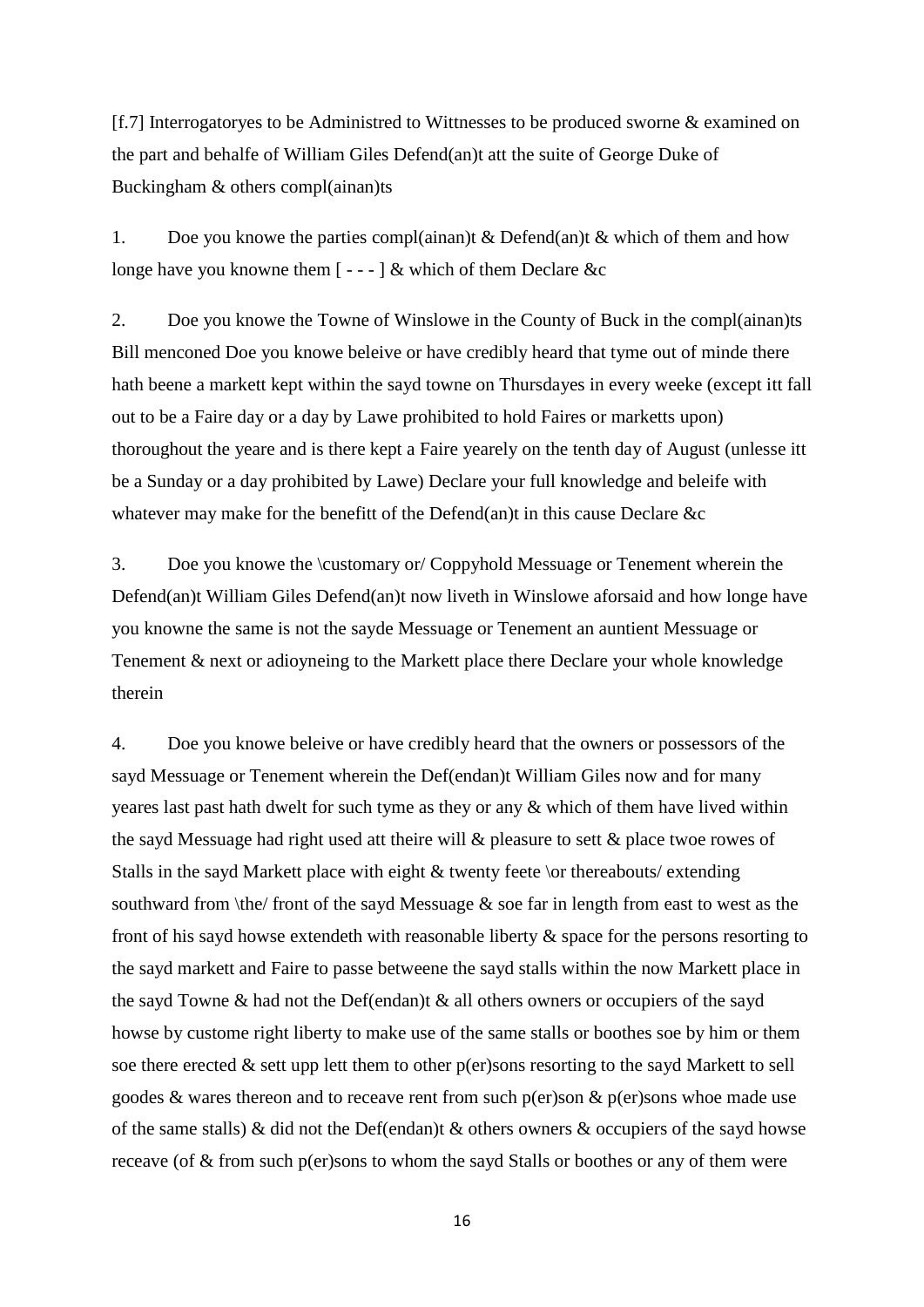soe lett) a payment a rent or composic(i)on for the same  $\&$  how came you to heare or know the same/ & had not the Def(endan)t & same Occupyers of the sayd Messuage liberty to take away the same stalls or boothes att the night of every such Faire or Markett Day and how longe have you knowne the same or any part of the matter abovesayd practised used or done and did not the Defen(dan)t or such Owner or Occupyer of the sayd Messuage usually pay or ought he not by custome to pay to the Lord of the sayd Mannor of Winslowe owner of the sayd Faire or Markett Foure pence by the yeare & noe more in liew & satisfac(i)on for such his & their setting and placeing of stalls there Declare &c

5 Hath the Defen(dan)t and others whoe have been owners or occupyers of the sayd howse wherein he now dwelleth (upon scarcety of people resorting to the sayd Markett or Faire) converted and may he & they of right convert twoe stalls into one & upon plenty of people soe resorting together convert one stall into twoe without incroachment of more ground Declare &c

6 Doth not every strainger or forainer (not tenant nor resiant within the sayd Mannor useing any of the sayd stalls shedds or boothes) pay or of right ought hee to pay every Market day by custome to the owner of the same Mannor and Markett One penny for a shew penny & every Faire day to the Lord and owner of the sayd Faire twoe pence for shew money Declare &c

7 Doe you not knowe beleive or have credibly heard that the use of the ground for penns or folds for sheepe in the markett place for the same soe far as the same are now paved with stone or gravell by the respective owners or occupyers of every of the howses in the sheepe markett of Winslowe aforsayd Doth (in right of their sayd howses) belonge to the owners and occupyers of the respective howses fronting upon the respective grounds used for penns & foolds and the sayd respective owners or occupyers of such howses tyme out of minde have answered or ought to Answer to the Lord of the sayd Mannor Owner of the sayd Faire and Markett Four pence  $p(er)$  Ann(um)  $\&$  noe more of right as a compensacon for the same and have not such Owner and Owners of such howses had the benefit and liberty tyme out of minde or for how longe tyme to sett penns or foaldes for sheepe in the sayd sheepe market of Winslowe aforsayd soe far as the sayd ground is paved gravelled and repared against the front of the respective howses of such p(er)son and p(er)sons whoe have been Owner or Occupier thereof & doth not such use thereof (of right) belonge to the sayd Owner and Occupyer of such howses and ought not they the sayd respective Occupyers of the sayd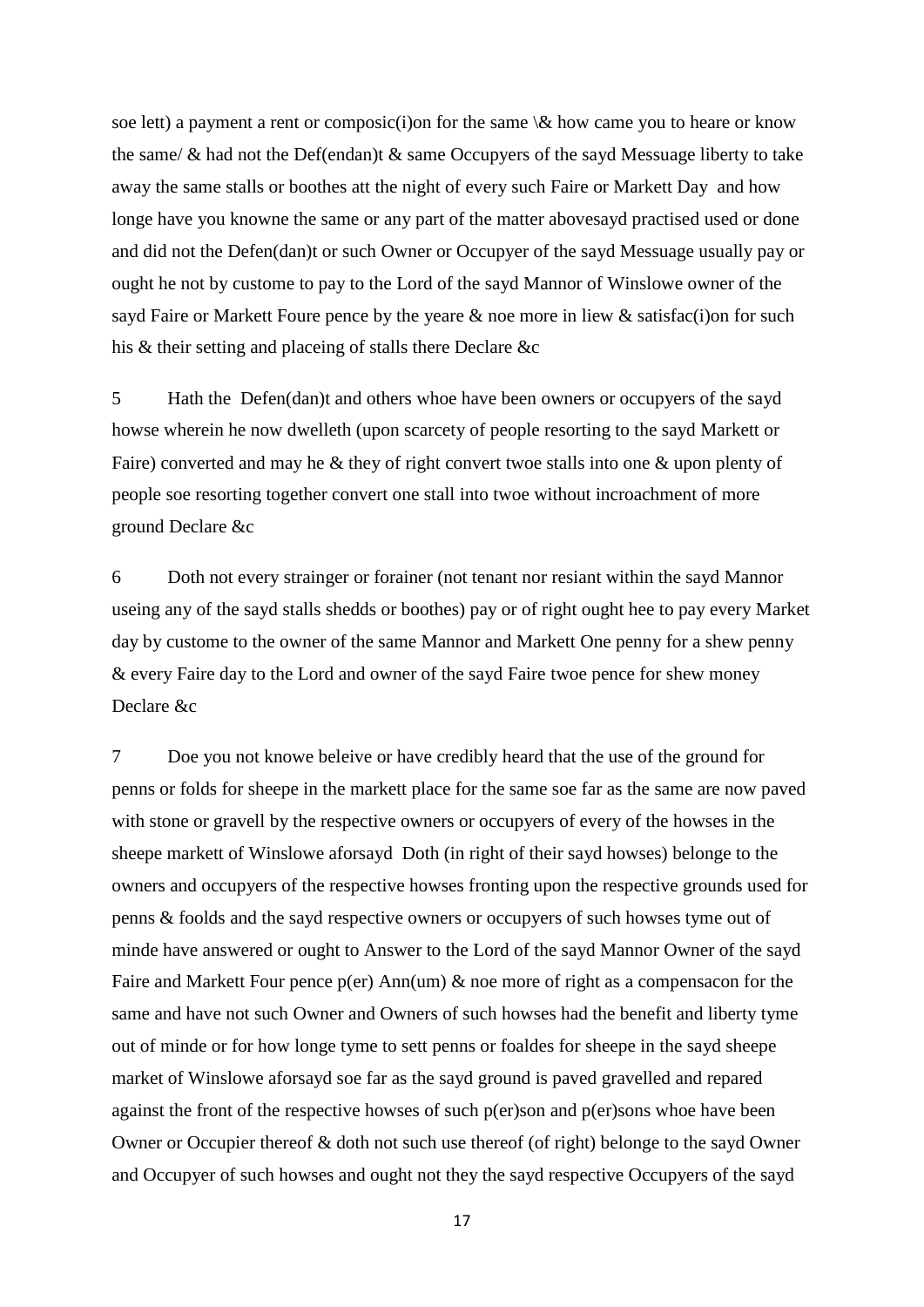howses to have the sole benefitt to them respectively of setting of penns and foalds for sheepe brought to be sold there in respect of their being Occupyers the same houses respectively abutting on the sayd respective ground and have not the sayd occupyers therefore tyme out of minde enioyed the same & of right ought soe to enioy the same as belonging to the same respective howses Declare &c

8 Know you not that about One and twenty yeares since an accord was tryed upon the right of stallage or customs to sett stalls upon the place in question betweene the then Lord of the Mannor of Winslow & the now Def(endan)t and is the coppy of the Record now shewed you a hand coppy & did not the Veredict upon full evidence before \the/ then Judge of Assise passe for the Def(endan)t & what evidence was then given for the Def(endan)ts right of setting stalls in the place in question  $\&$  by whome  $\&$  of what age and what were the sayd Witnesses is the name of Peter Fyge thelder & Peter Fige the younger subscribed to the writeings now shewed you \as you knowe or believe/ of their proper hand writeings respectively and did they give that matter in evidence they soe subscribed unto and are not they & William Pease Thomas Weston and John Travell since dead and what evidence did they give \any & which of them/ att the sayd tryall to your best memory Did not George Shaw then give evidence at that tryall & was not his evidence contradicte by many witnesses of much more eminent credit than he & whome by name to your best memory and did he not then affirme himeselfe to have been servant to both the Mr Fyges (whose evidence he then endeavoured to contradict) & hath not the possession & use of stallage been for this One and twenty yeares enioyed by the Defendt ever since that Verdit as freely as itt was before and hath not the sayd George Shaw been an Idle loose and debauched liver & greatly guilty of Drunkennesse and prophane sweareing Declare &c

9 Did you know or remember one Widdow Day getting stalls before the front of the Defts dwelling howse Did shee not sett & use more stalls & sett them further into the Markett place then the [*verso*] Defen(dan)t useth to sett them & did shee not recompence William Giles the Defents Granfather for her useing his right of Stallage & what recompence had the sayd Grandfather had hee not the use of her yarde & Well and was not \[*nothing inserted*]/ rent  $\&$  \what/ rent shee paye old Mr Fyge payd for what ground she used for placeing stalls more & other then what belonged to the sayd Grandfather to place stalls on Declare &c

10 Was you p(re)sent at the Assises held att Aylesbury for the County of Buck about One & twenty yeares since when a cause was tryed wherein the now Deft was pl(aintif)f & Robert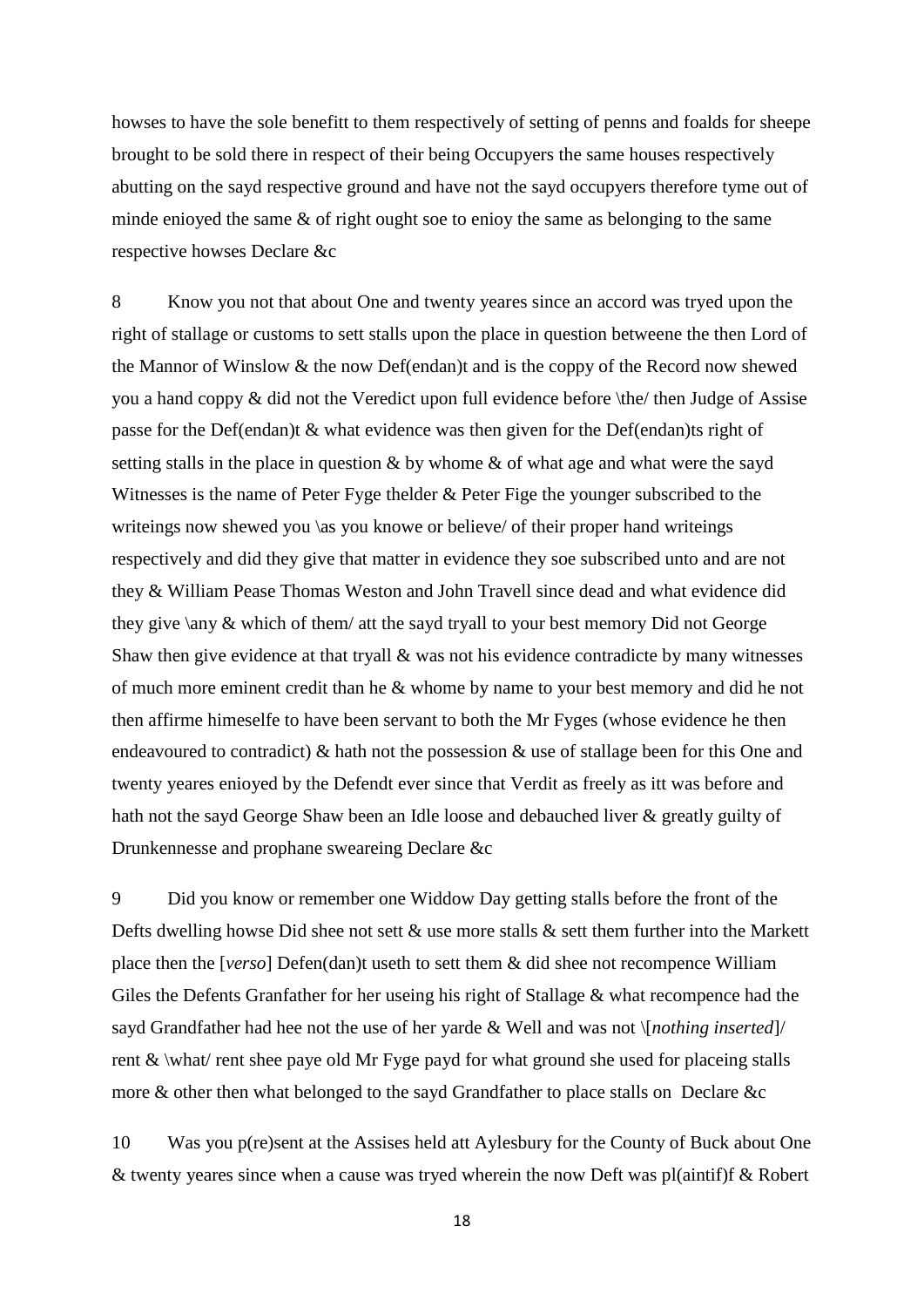Bowden & others then Lords or P(re)tended Lords of the Mannor of Winslow Defts & was not the right of Stallage or custome to sett stalls upon the place in question betweene the then Lords of the sayd Mannor & the now Deft & did you not then give evidence on the behalfe of the then Defts concerneing the then Defts right of setting of stalls there & how went the sayd tryall Declare &c

11 What other matter or thing Doe you know to the benefit or advantage of the Defendt in this cause Declare &c

[signed] Thos Farrer Wm Busby Chas Egleton Bern : Turney Jun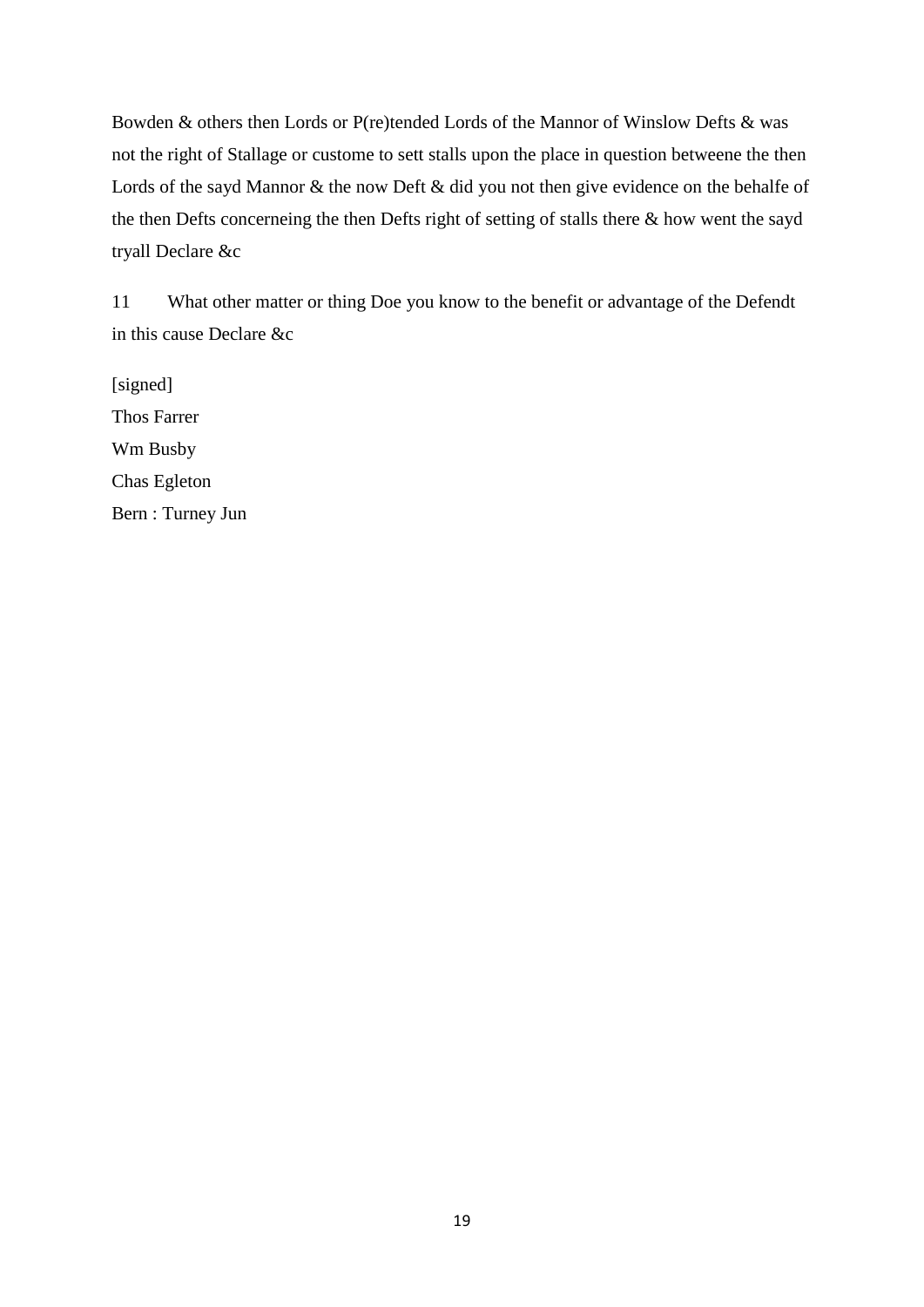[f.8] Deposicons of Wittnesses taken (on the p(ar)t & behalf of William Giles) at Winslowe in the County of Buck on Fryday the Twelfth day of October in the Nine & twentieth yeare of the raigne of our Sov(er)aigne Lord Charles the Second by the grace of God of England &c Annoqe D(omi)ni One thousand sixhund six hundred seventy seven before Thomas Farrer Esqr William Busby Esqr Christopher Egleton Esqr & Bernard Turney the younger Esq by vertue of a Commission yssued out of his Ma(jes)ties Court of Exchequer att Westm(inster) to them directed in a cause there depending betweene George Duke of Buckingham & others Compl(ainan)ts & William Giles Deff(endan)t as followeth

John Rawborne of Stony Stratford in the County of Buck Butcher aged sixty three yeares & upwards sworne & examined Deposeth as followeth

1 To the third & fourth Interr(ogatories) this Depont sayth that he knoweth the Messuage wherein the Defent Will(ia)m Giles now dwelleth & that about sixteene yeares since he this Depont has occasion to come to Winslowe Market he this Depont tooke a stall of the Deft which stood before the Messuage wherein the Deft now dwelleth in Winslowe  $\&$ for the same he payd sometymes foure pence  $\&$  sometimes six pence for ev(er)y day he soe stood there

Mary Rawlings of Brackley of the County of Oxford Widdowe aged Foure score & twoe yeares & upwards sworne & examined Deposeth as followeth

2 To the second Inter' this Depont sayth that shee knoweth the towne of Winslowe in the Interr menconed & hathe known itt for Seventy yeares & that there is a Market kept on Thursday in ev(er)y weeke  $\&$  a Faire on the tenth day of August in ev(er)y yeare

3 To the third Inter' this Depont sayth that shee knoweth the customary or copyhold Messuage or Tenemt wherein the Defent now dwelleth in the Inter' menconed & hath knowne itt for seventy yeares & that the sayd Messuage or Tenemt is an auntient Messuage & is neare adioyning to the m(ar)ket place in Winslowe

4 To the fourth Inter' this Depont sayth that William Giles her Father & Samuell Rawlings her husband liveing in the sayd Messuage wherein the Deft now dwelleth in Winslowe for neare Fifty yeares together Did for the tyme they lived in the sayd Messuage sett & place twoe Roes of stalls in the Markett place of Winslowe on the Front of the sayd howse leaveing reasonable liberty & space for the p(er)sons resorting to the sayd Markets &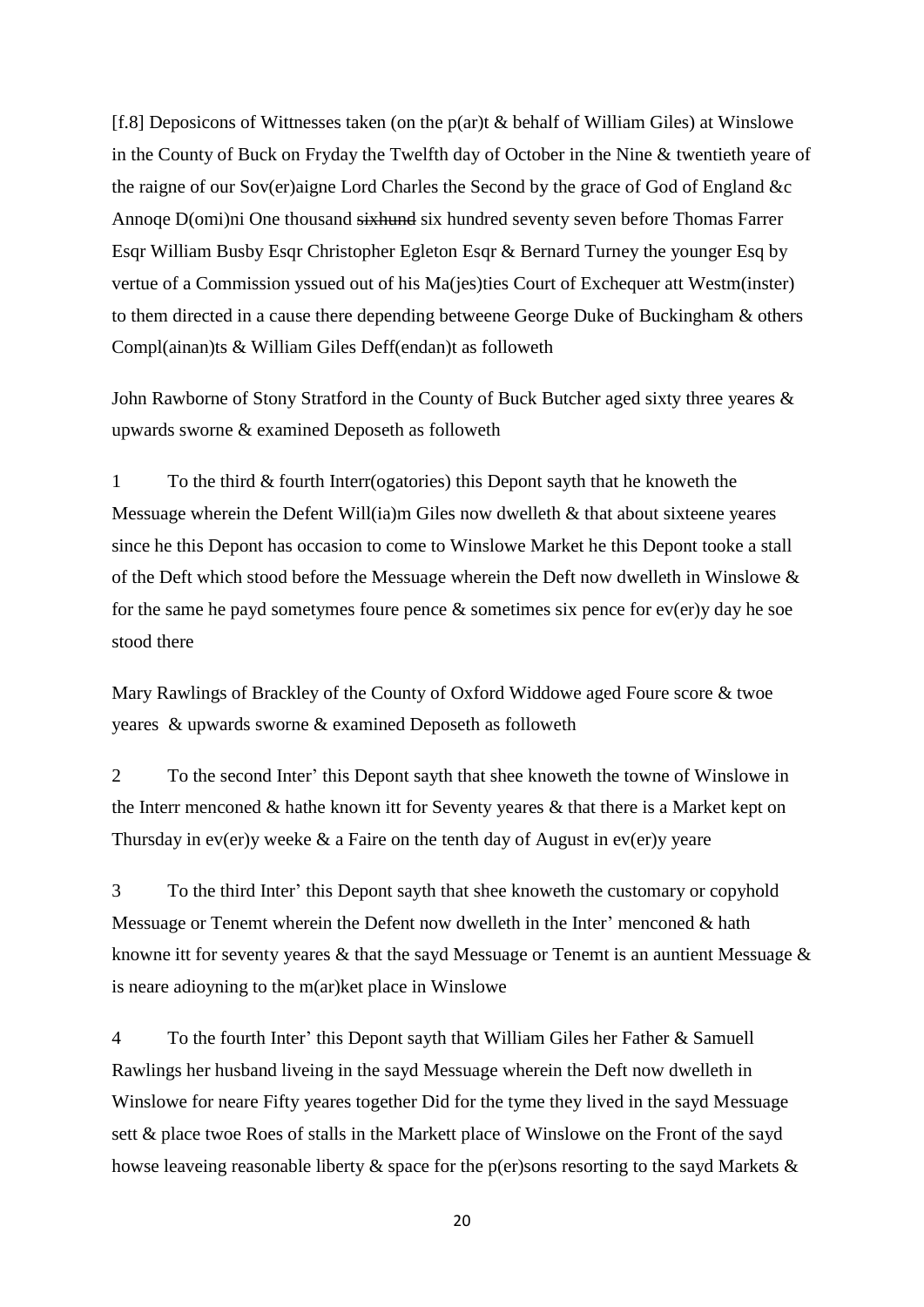Faires to passe betweene the sayd stalls in the now m(ar)kett place of the sayd Towne and that her sayd Father & husband did sett stalls there as a privelage & of right as shee beleeveth belonging to the sayd Mesuage in the Inter' menconed without any disturbance of the Lords of the Mannor or any other p(er)son whatsoever & that her sayd Father & husband did receave the rent from such p(er)son or p(er)sons as mad(e) use of the same stalls & that her sayd Father & husband had liberty & did use to take away the same stalls att the night of ev(er)y m(ar)kett & faire day & that the same hath been soe used dureing the tyme her sayd Father & husband lived there without disturbance of the Lord of the \sayd/ Mannor or any p(er)son whatsoever & that shee hath heard that her Father & husband did pay to the Lord of the sayd Mannor of Winslowe foure pence a yeare in liew & satisfacion for such theire setting & placeing of the stalls there & this Depont Furether sayth that if the Lord of the Mannor of Winslowe or his Bayly had any occasion to make use of the sayd stalls they did aske leave of [*another hand*] her Father & husband to make use of the same and shee is induced to beleive the same for that shee the Depont was borne in the said house

5 To the fifth Inter' this Depont saith that her said Father  $\&$  husband  $\frac{att}{at}$  being \att/ severall times occupyers of the said house wherein the Deft now dwelleth in Winslow did as they had occasion convert more stalls into one and upon plenty of people resorting to the Faire or Markett there did convert one stall into twoe without incroachment of more ground

6 To the Sixth Inter' this Depont saith that every Strainger or Foriner (not tenant nor resiant within the said Mannor useing any of the said stalls boothes or shedds did pay to the Lord of the Mannor or his bayly every Markett Day one penny for a shew peny but shee doth not knowe what they payd on the Faire Day

9 To the ninth Inter' this Depont saith that Mr Figge the elder being bayleife of the said Mannor did aske leave of Samuel Rawlins [*first hand*] this Deponts husband whoe lived in the howse where the Deft now dwelleth for the Widdowe Day to sett \a/ stall upon the front of the sayd howse for one day & further Deposeth not

William Wyatt of Shipton in the p(ar)ish of Winslowe in the County of Buck Butcher aged Forty & five yeares & upwards sworne & examined Deposeth as followeth

3 To the third Inter(rogatory) this Depont sayth that he knoweth the customary or coppyhold Messuage wherein the Deft liveth & hath knowne itt for Thirty yeares & upwards & that it doth adioyne to the Markett place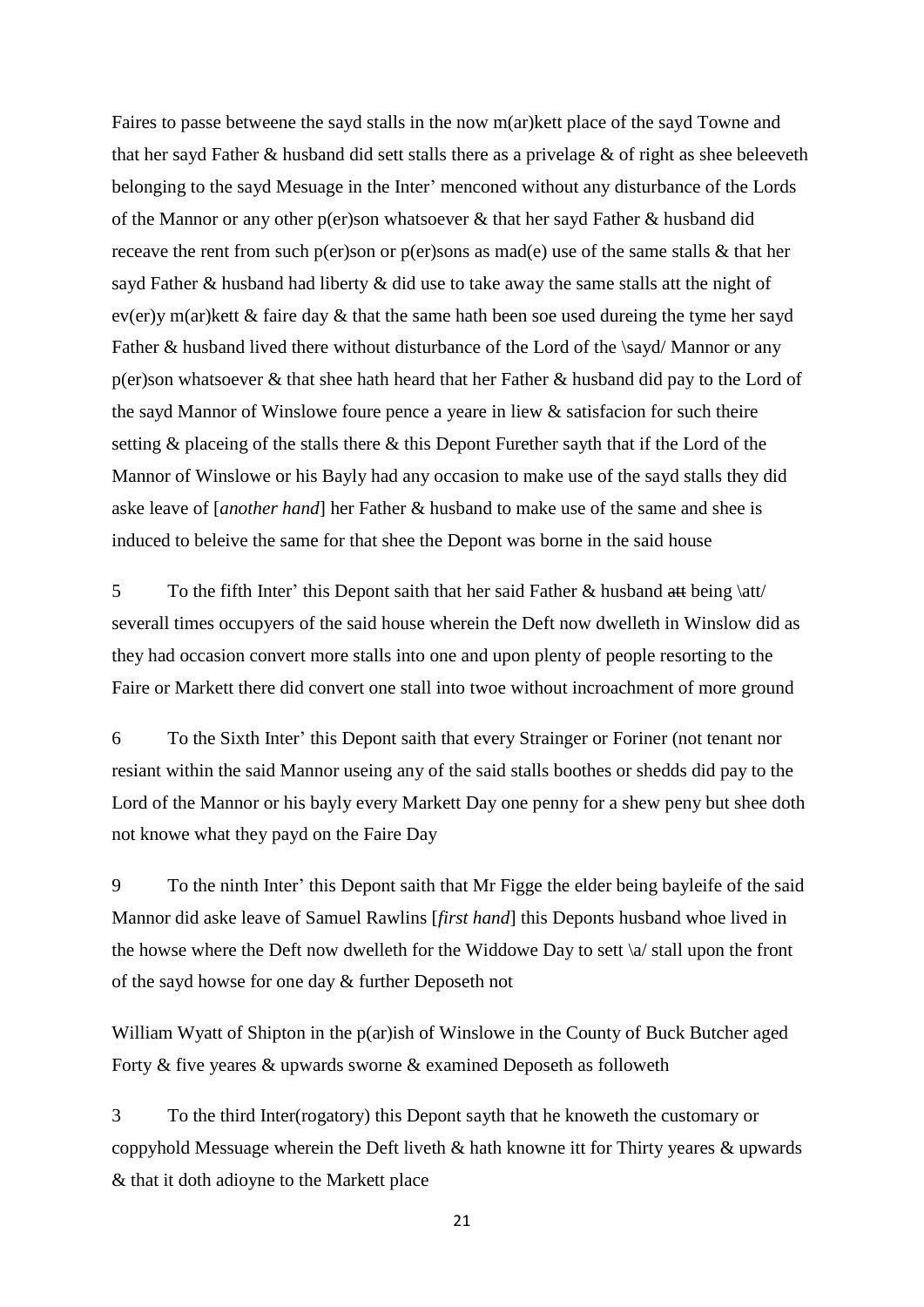4 To the Fourth Inter' this Depont sayth that William Giles the Deft hath sett twoe rowes of stalls in the Markett place before the fronte of the howse wherein he now Dwelleth in Winslowe for twenty yeares last past but by what right he knoweth not & hath lett them to sev(er)all Butchers comeing to the Markett & hath taken money from the Butchers for their standing there as this Depont beleiveth  $\&$  that the Deft  $\&$  his servants hath usually taken away the same stalls and Boothes att the night of ev(er)y Market Day

5 To the Fifth Inter' this Depont sayth that the Deft William Giles Doth as he hath occasion upon scarsety of people comeing to the m(ar)ket of Winslowe convert twoe stalls into one & upon plenty of people resorting to the Faire or m(ar)kett there Doth convert one stall without incroachment of more ground[?]

6 To the Sixth Inter' this Depont sayth that eny straingers or foriners not tenant nor Resiant within the sayd Mannor useing any stalls in the sayd Markett payes or ought by right to pay to the Lord of the sayd Mannor (or his Bayly) one penny for a shew peny

9 To the Eight Inter' this Depont sayth that he was P(re)sent att the Assises held at Ayles Aylesbury for the County of Buck about twenty yeares since or there about att which tyme a cause was tryed betweene ye then P(re)tended Lords of the Mannor of Winslowe & the now Deft Giles about the right of the setting stalls before the doore of the howse wherein the Deft now dwelleth  $\&$  upon what evidence was given on the p(ar)t of the now Deft Giles a veredict passed for him

[*verso*] George Shawe allreddy sworne & examined on the p(ar)t & behalfe of the Comp(lainan)ts in this Cause cause  $\&$  now sworne  $\&$  examined on the p(ar)t  $\&$  behalfe of the Deft deposeth as followeth

10 To the Tenth Inter this Depont sayth that he was P(re)sent att Aylesbury att the the Assises held for the County of Buck about one & twenty yeares since betweene Robert Bowden & others then P(re)tended Lords of \ye/ Mannor of Winslowe & the now Deft William Giles concerneing the setting of stalls upon the place in question before the howse of the sayd Deft & that he this Depont was a Wittnes & did give evidence on the part of the p(re)tended Lords concerneing the right of Stallage on the place in question & that the deft Giles had a veredict for Cloath which was distrained or taken by Distresse from of his Stalls in question by the then p(re)tended Lords or their agents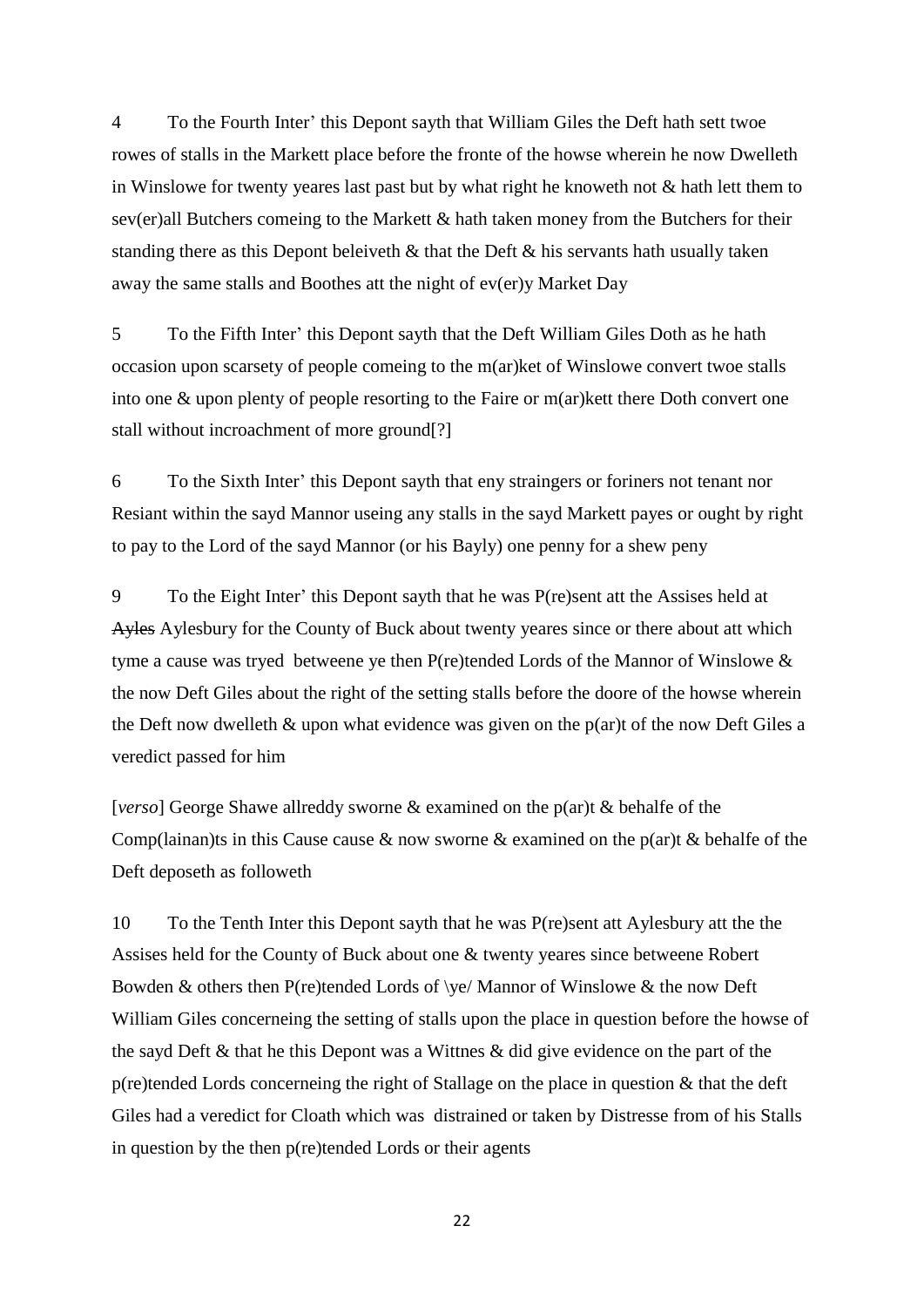William Burrell of Winslowe in the County of Buck butcher aged Fifty two yeares  $\&$ upwards sworne & examined Deposeth as followeth

2 To the second Inter' this Depont sayth that he knoweth the Towne of Winslowe in the Inter named  $\&$  hath knowne itt ever since he can remember  $\&$  that there is a m(ar)ket kept on the thursday in ev(er)y weeke  $\&$  a faire on the  $\&$  tenth day of August in ev(er)y yeare

3 To the third Inter' this Depont sayth that he knoweth the Customary or Coppyhpld Messuage or Ten(em)ent wherein the Deft now dwelleth in the Inter' named & hath knowne itt ever since he can remember  $\&$  that the sayd Messuage is an auntient Messuage  $\&$  is neare adioyneing to the m(ar)ket place in Winslowe

4 To the Fourth Inter' this Depont sayth that he knew Samuell Rawlings whoe lived in the howse in the Inter' named wherein the Deft now dwelleth & that the sayd Samuell Rawlings about Forty yeares since used  $\&$  did sett up on the m(ar)ket Dayes before the fronte of the sayd howse in right as belonging to the sayd howse as he beleeveth twoe Rowes of stalls & let the same to sev(er)all p(er)sons comeing to the sayd m(ar)ket & took the money for the same to his owne use without any disturbance of the Lords of the sayd Mannor of Winslowe or his Bayliff or any other p(er)son or p(er)sons whatsoever & he this Depont better knoweth the same for that he this Depont for many yeares did dwell in a howse next adioyning to the howse wherein the Deft now dwelleth & used to sett out Foure stalls in right as belonging to the sayd howse wherein this Depont did formerly dwell & that the sayd Rawlings & he this Depont did pay foure pence p(er) Ann(um) for setting the stalls before the respective howses to the Lord of the sayd Mannor or his Bayliff in Liew & full satisfacion for such their setting upp  $\&$  placeing of their stalls before the fronts of the sayd sev(er)all howses

5 To the Fifth Inter' this Depont sayth that upon scarcety of people comeing to the sayd market of Winslowe the owners & occupiers of the howse in the Inter' menconed have used & may convert twoe stalls into one, and upon plenty of people comeing to the sayd market convert one stall into twoe without incroachm(en)t of more ground

6 To the sixth Inter' this Depont sayth that ev(er)y strainger or foriner not tenant or Resiant within the sayd Mannor using the sayd stalls doe or of right ought to pay to the Lord of the sayd Mannor ev(er)y m(ar)ket day one penny & for ev(er)y Faire twoe pence for shew money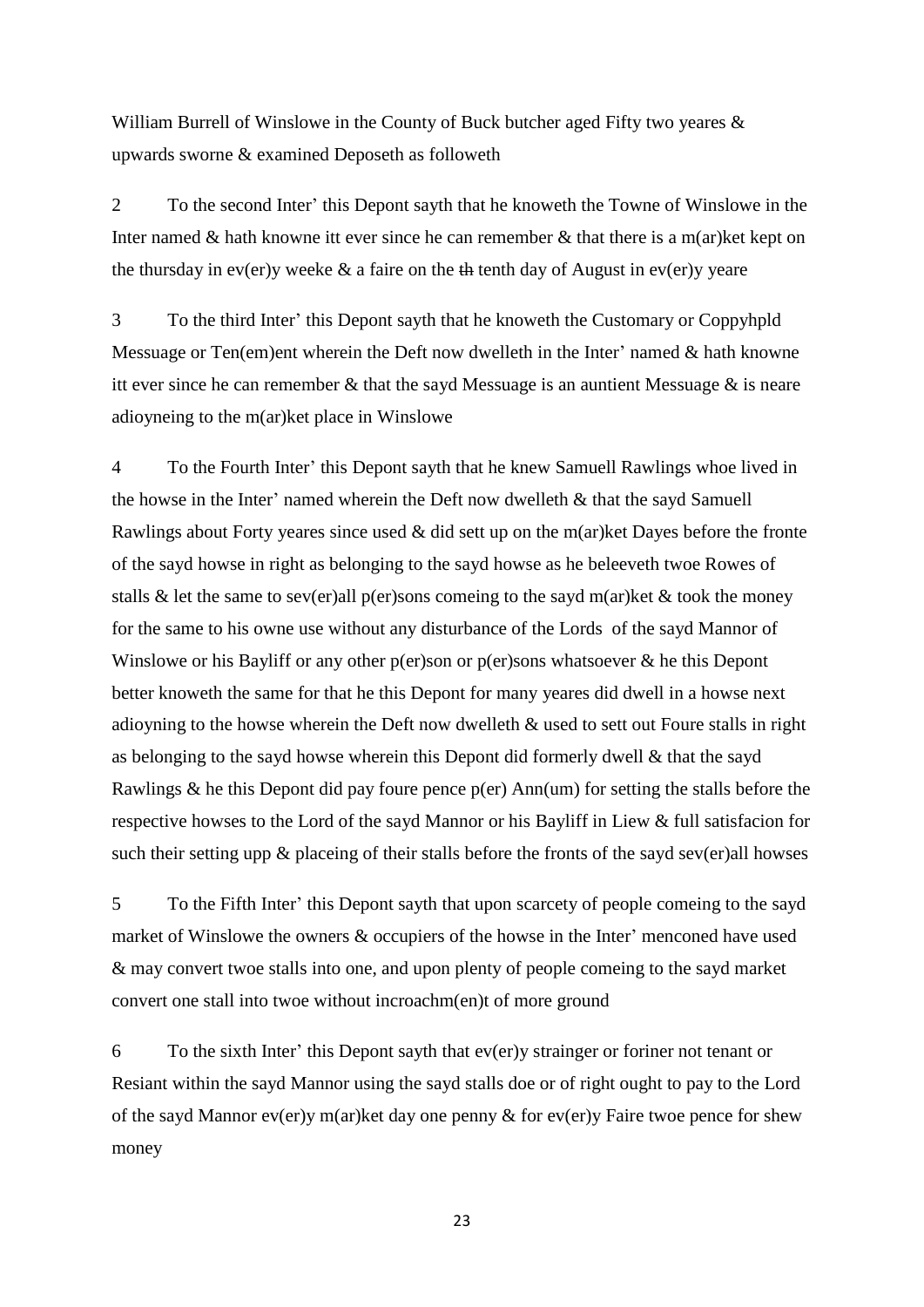7 \To the seventh Interogaterry/ [*another hand*] this Depont saith that the severall owners or occupiers of the severall howses in the said markt of Winslow Aforesaid have had and received the benefit of setting sheepe penns or {or} folds there soe Far as the same paved or gravelled against their respective howses but Whatt they payd to the Lord of the mannor, for the same hee the Depont knoweth not

8 To the eight Inter' this Depont saith that hee knoweth one George Shaw of Winslow Aforesaid in the said Inter' menconed and saith that the saide hath been formerly a greate drinker ad and often drunke and that hee this Depont hath heard Mr Fyge the younger deceased tell the said Shaw that he was a forsworne man & that he tooke a false oath att a tryall Betweene the Lords of the mannor of Winslow and the now Deft Giles concerneing the setting of the stalls in the place in question and that the said Shaw was a witness for the said Lords

Joane Lettman of Shenley in the County of Buck Widdow 76 yeares and upwards sworne and examined Deposeth as followeth

2&3 To the 2 and 3 Interogatorry this Depont saith shee hath knowne the Towne of Winslow in the Interogatory menconed for sixty yeares and knoweth the coppyhold or customary howse [*first hand*] in the Inter' menconed wherein the Deft now dwelleth & hath knowne the sayd howse for the same tyme

4 To the Fourth Inter' this Depont saith that shee did knowe Willm Giles dec(eas)ed Grandfather of this Deft & Samuell Rawlings deceased & that they did dwell in the sayd howse wherein the Deft now liveth & that they the sayd William Giles dec(eas)ed [*reverts to other hand*] & Samuell Rawlins & all other ownes [*sic*] or occupiers of the sayd house dureing all the time that they lived in the said house have used to sett upp  $\&$  placed twoe roes of Stalls booths or shedds in the said markett place on the Fronte of the said & had liberty to make use of the same stalls or shedds soe by them there erected  $\&$  sett upp  $\&$  to lett them to other persons resorting to the said markett in Winslow to sell goods  $\&$  wares thereon and  $\&$ to receive rents from such p(er)son or p(er)sons who made use of the same stalls and this Depont further saith that these occupiers or owners of the s(ai)d house did receave of and from such p(er)sons to whom the same stalls or bothes were let a payment {ent} or composic(i)on for the same & further saith that these occupiers of these Messuages had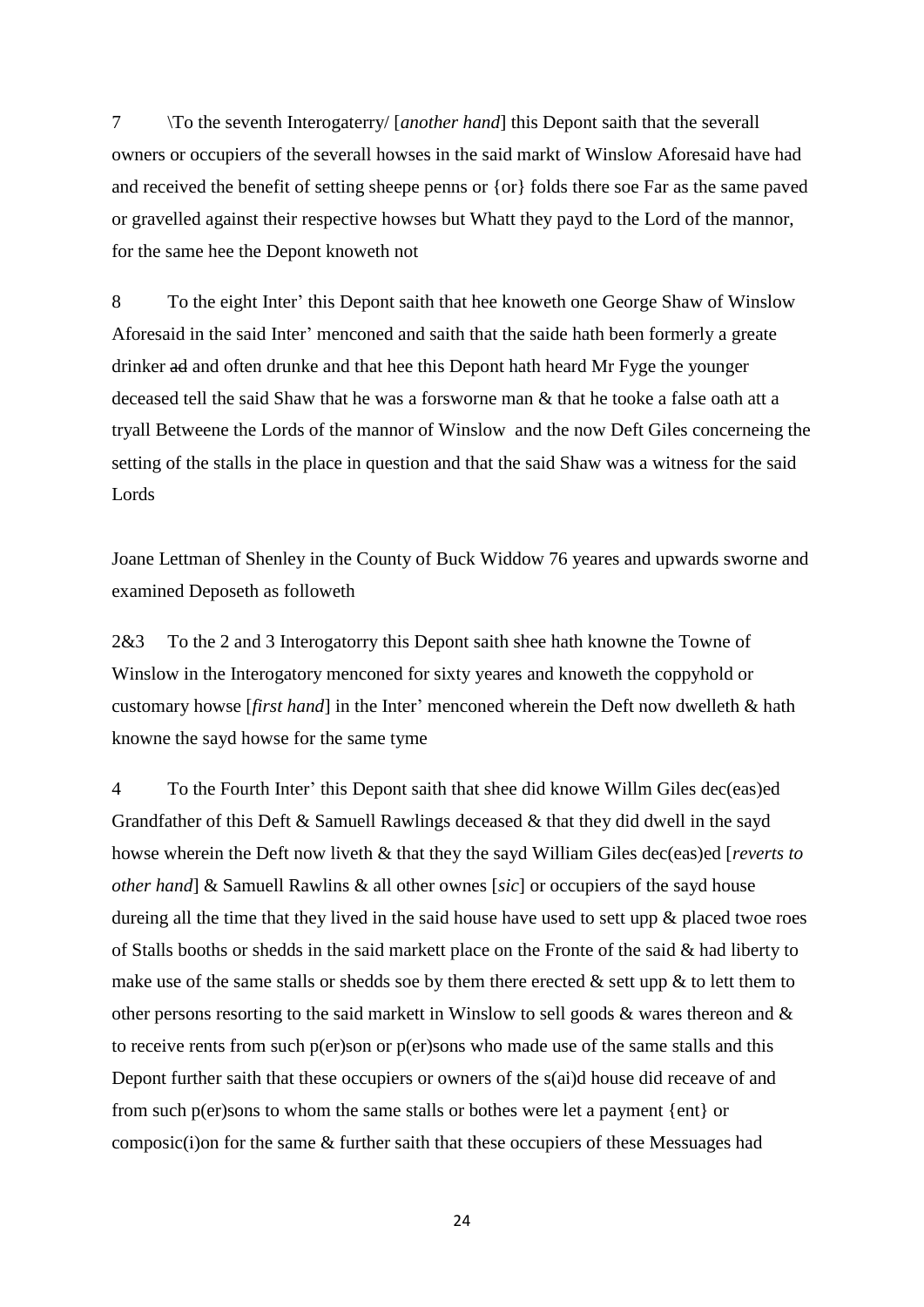liberty to take away the same stalls or boothes att the night of every Markett or Faire day & further saith not

Mary Gearle Wife of William Gearle of the towne of Buckingham in the County of Bucks aged Fifty and five yeares and upwards sworne & examined deposeth as followeth

To the third Inter this Depont saith that shee knows the Messuage in the Interogatory named wherein the now Deft liveeth & hath knowne the same for thirty six yeares

[*signed*] Thos Farrer Wm Busby Chas Egleton Bern : Turney Jun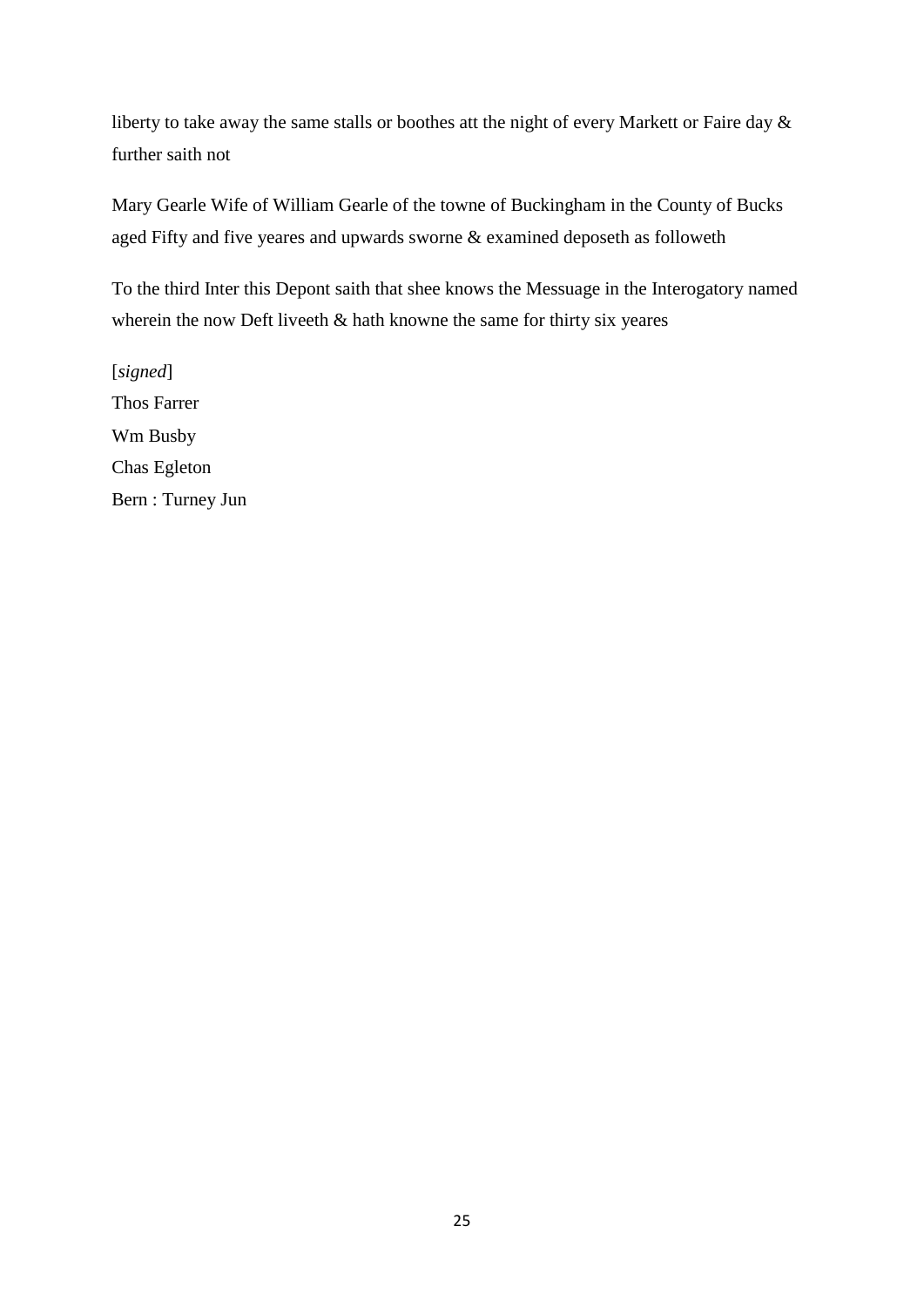[f.9] 4 To the Fourth Interrogatorie this Depont saith that Thomas Pitkin her Former husband about thirty and six yeares since was a tenant too and leived in the said house wherein the deft now dwelleth and and further saith that her husband Thomas Pitkin dureing the time hee lived in house the said house did sett  $\&$  place stalls  $\&$  boothes on the Front of the said house in the said markett place there and did lett the same to Butchers as they came to use the same on the market dayes and receaved the money for the same of the Butchers that used them and further sayth that her said husband Thomas Pitkins had liberty and did take away the same stalls or boothes att the night of every markett and Faire day

5 & 6 To the Fifth and sixth Inter' this Depont saith that every strainger standing on the said stalls have paid and ought to pay to the Lord of the mannor every markett day they soe stood there one peny for a shew penny

7 To the seventh Inter' this Depont saith that William [*new hand*] Lownes Father of this Depont being owner of the howse called the Ayngell scittuate in the Sheepe M(ar)kett of Winslowe did let the sayd Ayngell to one Humphry Butcher & did let the standing of the sheepe pens or folds belonging to the Ayngell to one Embery Sutchbery widdowe for sev(er)all yeares together for three pounds p(er) Ann(um) And further this Depont sayth that the sev(er)all owners or occupiers of the sev(er)all howses in the Sheepe m(ar)ket of Winslowe aforesayd have had  $& rec(iev)ed$  the benefitt of setting the sheepe pens or folds there soe far as the same is paved or gravelled against their respective howses

Robert Lownes of the p(ar)ish of Bowe in the County of Middlesex yeoman aged fifty eight yeares or there abouts sworne & examined deposeth as followeth

3 To the third Inter' this Depont saith that he very well knoweth the howse whrein wherein the Deft now dwelleth & hath knowne the same for about Fifty yeares & that itt standeth in the  $f$ Front of the M(ar)ket of Winslowe

4 To the Fourth Inter' this Depont saith that one Thomas Pitkin this Deponts Brother in lawe was tenant toe & lived in the howse of William Giles dec(eas)ed Father of the Deft standing in the M(ar)kett place of Winslowe and sayth that the sayd Tho Pitkin neare Forty yeares since & dureing all the tyme he lived in the sayd howse did set twoe roes of Stalls & sometimes more & sometimes lesse according as the m(ar)kett was before the front of the sayd howse leaveing a convenient passage for people to pass & this Depont sayth that the sayd Pitkin did let the same stalls to Butchers on the m(ar)ket days & rec(eiv)ed money for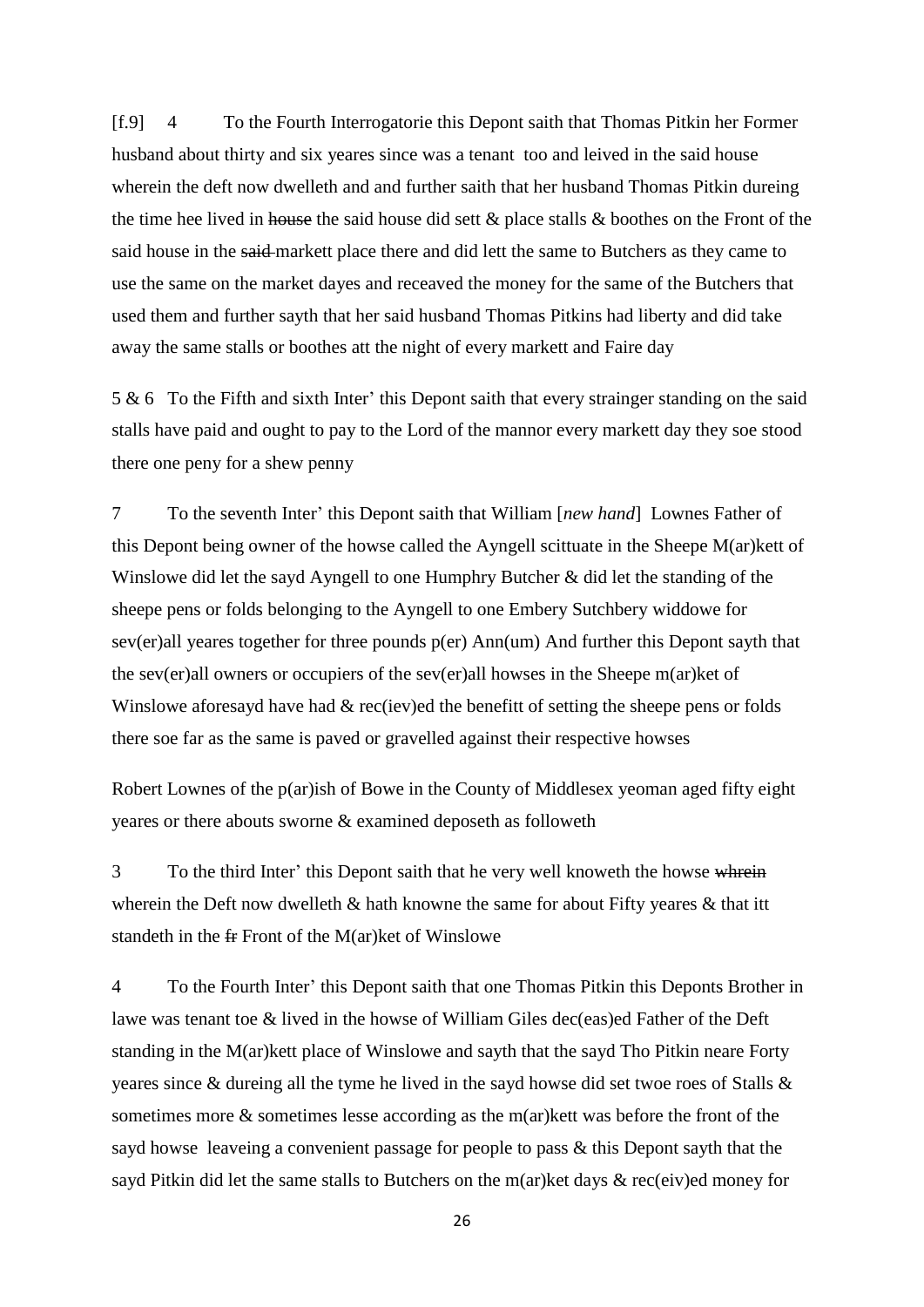the same & usually att the night of e(ve)ry m(ar)ket day & faire day & did take away the same stalls without any interupc(i)on

7 To the seventh Inter' this Depont saith that s(ev)erall owners or occupyers of the s(ev)erall howses standing in the sheepe m(ar)ket had the benefitt of setting of sheepe [*deletion*] penns or Folds before the fronts of the sev(er)all howses so far as the same is paved & gravelled & receaved the proffitts therof to their own use

8 To the eight Inter' this Depont saith that about one & twenty yeares since there was an accon tryed at the Assises held for the att Aylesbury for the County of Buck upon the right of setting of stalls upon the place in question before the front of the howse wherein the now Deft now liveth between the then P(re)tended Lord or Lord of the Mannor of Winslowe & the now Defent & this Depont further sayth that upon evidence given on both sides a veredict passed for the now Deft Giles And this Depont further sayth that he was P(re)sent att the \sayd/ Tryall & did take notice therof  $\&$  sayd that the Deft Giles did upon the sayd tryall p(ro)duce Mr Peeter Fyge Sen(ior) dec(eas)ed who was sworne as a Witnes for the sayd Giles & did give in Evidence to this Deponts best remembrance to this effect that that he the sayd Peeter Fyge had beene Bayliff of the sayd Mannor of Winslowe for Sixty yeares & that dureing all the tyme he soe continued Bayliff that all the owners or occupyers of the sayd Customary Messuage wherein the Deft now liveth in Winslowe dureing all that tyme did sett & place stalls \and/ has as he conceived had right soe to doe And further this Depont sayth that the name of the sayd Peeter Fyge dec(ease)d sen' subscribed to the paper writeing now shewed unto him this Depont is the p(ro)p(er) hand writeing of the sayd Peeter Fyge as this Depont beleiveth And this Depont further sayth that Will(ia)m Pease dec(eas)ed was p(ro)duced upon the sayd tryall on the p(a)rt of the now Deft Giles he then being a very aged mann did give in evidence att the sayd tryall to this effect that the owners & occupyers of the sayd howse wherein the Deft Giles now liveth in the m(ar)ket place of Winslowe used for neare sixty yeares before the sayd tryall to sett & place stalls upon the m(ar)ket dayes before the front of the sayd howse And this Depont further sayth that one George Shaw of Winslow in the Inter' named did then give evidence upon the sayd tryall ag(ains)t the now Deft Giles & that his evidence was contradicted by Peeter Fyge sen(io)r Will(ia)m Pease Tho(mas**)** Weson & one Travell a Butcher who are all since dead And this Depont further sayth that the sayd Shawe did affirme himselfe to be a servant to both the Mr Fyges dec(eas)ed whose evidence he did then endeavoure to esset contradict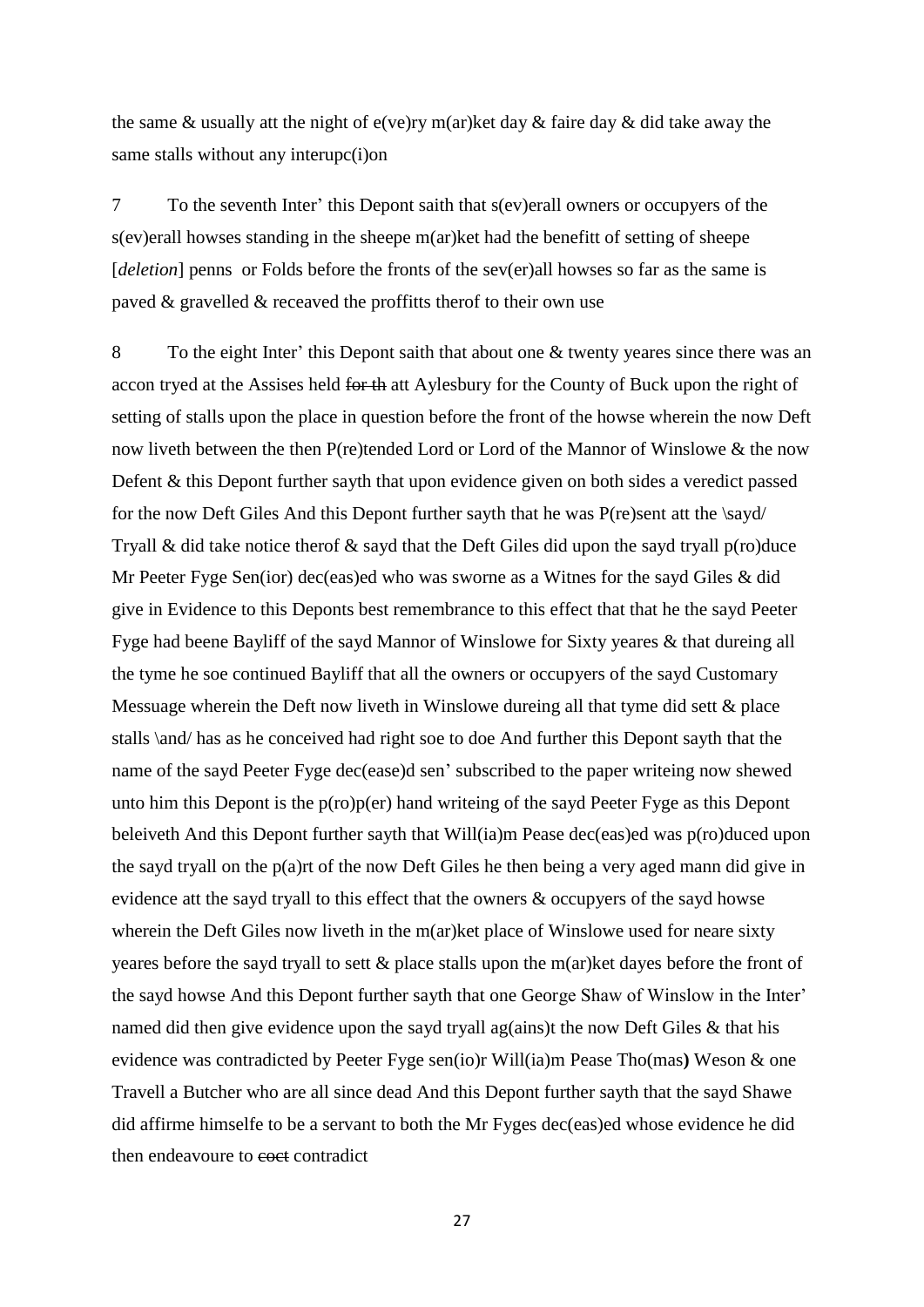Oliver Lawrence of Swanborne in the County of Buck gent aged sixty five yeares & upwards sworne & examined Deposeth as followeth

3 To the third Inter(rogatory) this Depont \sayth/ that he doth knowe the messuage or Tene(me)nt wherein the Deft Giles now liveth & hath knowne the same about Eight & twenty yeares & that the sayd Mesuage is adioyning to the market place of Winslowe

[*verso*] 8 To the eight Inter this Depont sayth that about One & twenty yeares [?since] an action was tried att the Assises at Aylebury [?between the then P(re)tended Lords] of the Mannor of Winslowe & the now Deft Giles [?concerneing the] Stallage or custome to sett stalls  $\&$  booths up upon the place in question \and this Deponent was att [?the trial]/ And this Depont further Sayth that upon full evidence on both sides the Veredict went for the sayd Gyles And this Depont further Sayth that the coppy of the Record now shewed is a true [*new hand*] copy of the record [*space fillers*] thereof And this depont further saith that Mr Peter Fyge the elder in the Inter' menconed being sworne [*first hand*] a Wittnes for the s(ai)d Giles did then in Court Depose that the Owners & Occupiers of the sayd howse in which the Deft Giles now liveth did for Sixty yeares & upwards sett stalls against the said howse in their own right paying only to the Lords of the sayd Mannor foure pence p(er) Ann(um) for the sayd priviledge & further this Depont sayth that the sayd Mr Peeter Fyge the elder was esteemed a man of good repute And this Depont further Sayth That the name of Peeter Fyge the elder dec(eas)ed subscribed to the writeing now shewed this Depont is the p(ro)per handwriteing of the sayd Peeter Fyge the elder as this Depont veryly beleeves & further Deposeth not

Jane Gibs already sworne & examined on the p(ar)t of the Comp(lainan)t in this Cause & now sworne on the p(ar)t of the Deft Deposeth as followeth

11 To the Eleventh Inter this Depont sayth that shee rents some stallage that belongeth to the Market of Winslowe & that she payed the rent for the same to Mr Badyly the Duke of Buckinghams Bayly

John Hogson of Winslowe in the Count of Buck yeoman aged Sixty yeares & upwards Deposeth as followeth

8 To the Eighth Inter this Depont sayth that about One & twenty yeares \since/ an action was tryed att the Assises att Aylesbury between the then P(re)tended Lords of the Mannor of